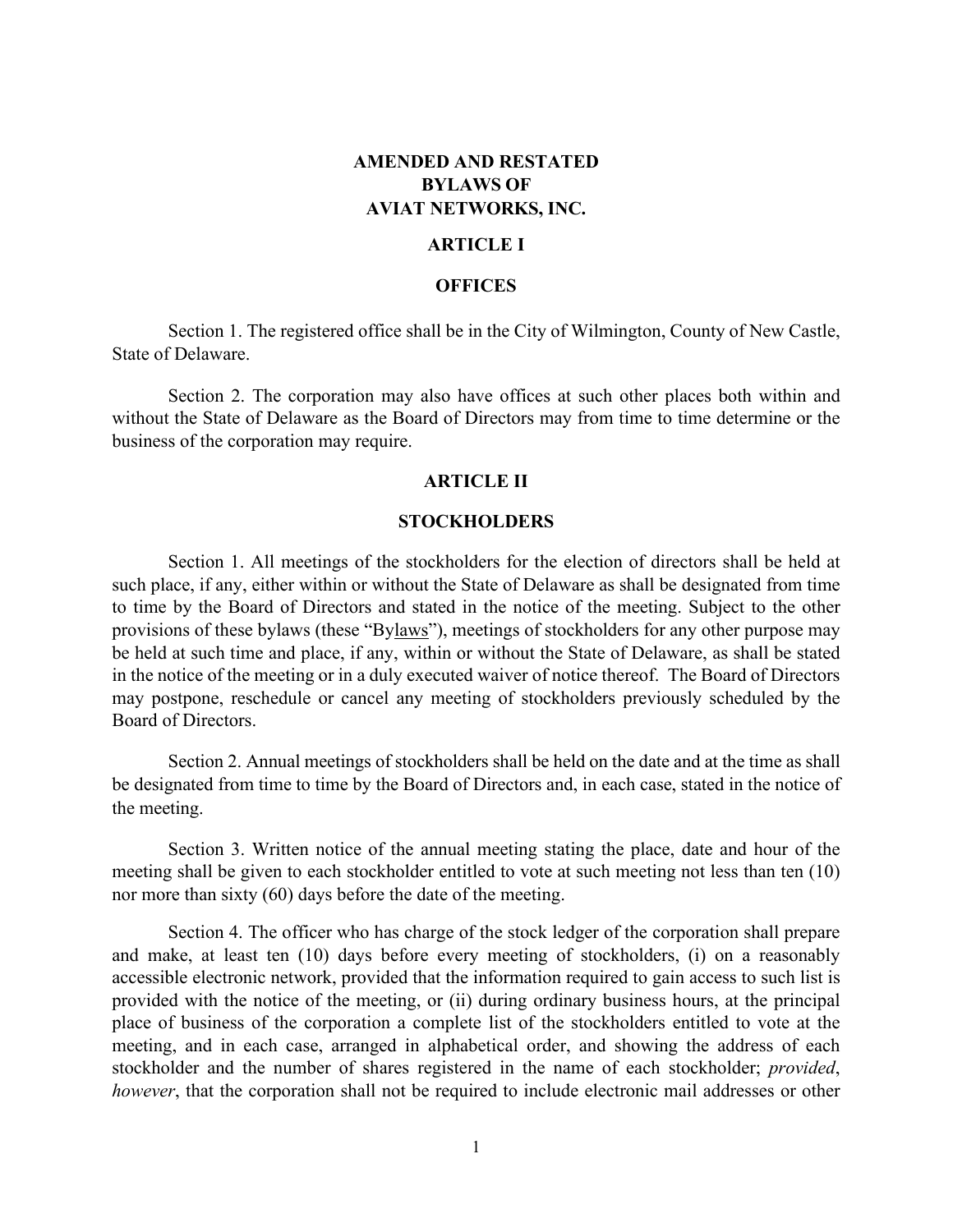electronic contact information on such list. Such list shall be open to the examination of any stockholder, for any purpose germane to the meeting, during ordinary business hours, for a period of at least ten (10) days prior to the meeting, either at a place within the city where the meeting is to be held, which place shall be specified in the notice of the meeting, or, if not so specified, at the place where the meeting is to be held. The list shall also be produced and kept at the time and place of the meeting, if the meeting is held at a place, during the whole time thereof, and may be inspected by any stockholder who is present. Except as otherwise required by law, the stock ledger shall be the only evidence as to who are the stockholders entitled to examine the list of stockholders required by this Article II, Section 4 of these Bylaws or to vote in person or by proxy at any meeting of stockholders.

Section 5. (a) Except as otherwise provided for or fixed pursuant to the certificate of incorporation, including any certificate of designations relating to any series of preferred stock (together and as the same may be amended from time to time, the "Certificate of Incorporation"), special meetings of stockholders (i) may be called by the Board of Directors, and (ii) shall be called, solely to the extent required by this Article II, Section 5 of these Bylaws, by the secretary of the corporation in connection with a valid Special Meeting Request (as defined below). Subject to the provisions of this Article II, Section 5 and all other applicable sections of these Bylaws, a special meeting of stockholders shall be called by the secretary of the corporation upon written request (a "Special Meeting Request") to the secretary of the corporation of one or more record holders of shares of capital stock of the corporation (i) representing in the aggregate not less than fifteen percent (15%) of the voting power of all outstanding shares of capital stock of the corporation that are determined to be "owned" in accordance with and calculated in a manner consistent with Article II, Section 5(b) of these Bylaws (the "Requisite Percentage") and entitled to vote on the matter or matters to be brought before the proposed special meeting as of the record date established for the special meeting; and (ii) who otherwise comply with the notice procedures set forth in this Article II, Section 5 of these Bylaws with respect to any matter that is a proper subject for the meeting pursuant Article II, Section 5(e) of these Bylaws.

(b) For purposes of this Article II, Section 5 of these Bylaws and for determining the Requisite Percentage, (i) a person is deemed to "own" only those outstanding shares of stock of the corporation as to which such person possesses both: (A) the full voting and investment rights pertaining to the shares; and (B) the full economic interest in (including the opportunity for profit and risk of loss on) the shares, except that the number of shares calculated in accordance with the foregoing clauses (A) and (B) shall not include any shares: (1) sold by such person in any transaction that has not been settled or closed; (2) borrowed by the person for any purposes or purchased by the person pursuant to an agreement to resell; or (3) subject to any option, warrant, forward contract, swap, contract of sale, or other derivative or similar agreement entered into by the person, whether the instrument or agreement is to be settled with shares or with cash based on the notional amount or value of outstanding shares of stock of the corporation, if the instrument or agreement has, or is intended to have, or if exercised would have, the purpose or effect of: (x) reducing in any manner, to any extent or at any time in the future, the person's full right to vote or direct the voting of the shares; and/or (y) hedging, offsetting or altering to any degree any gain or loss arising from the full economic ownership of the shares by the person. For purposes of the foregoing clauses (1)-(3), the term "person" includes its affiliates; and (ii) a person is deemed to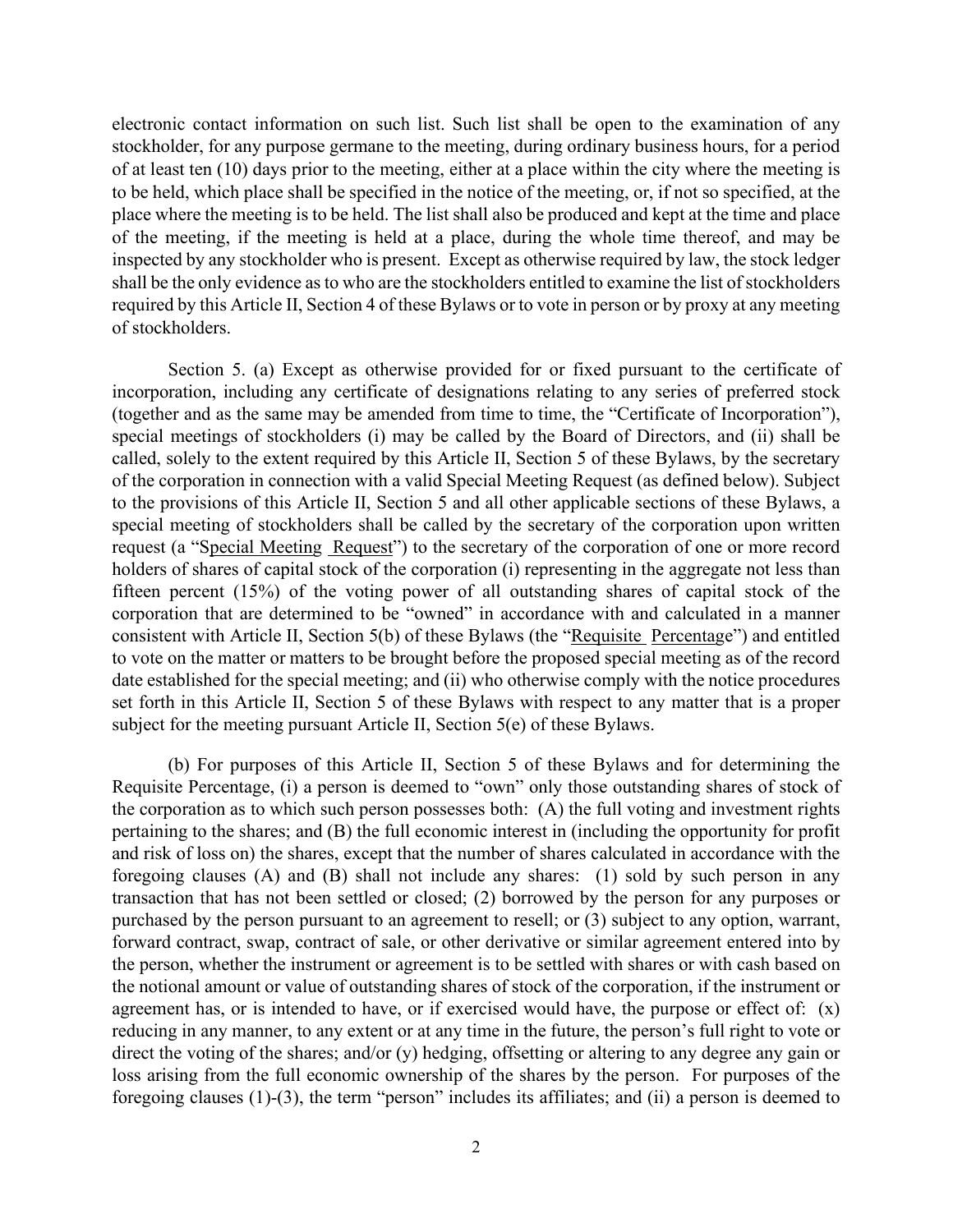"own" shares held in the name of a nominee or other intermediary so long as such person retains both: (A) the full voting and investment rights pertaining to the shares; and (B) the full economic interest in the shares. The person's ownership of shares is deemed to continue during any period in which the person has delegated any voting power by means of a proxy, power of attorney, or other instrument or arrangement that is revocable at any time by the person..

(c) A Special Meeting Request must be delivered by hand or by registered U.S. mail, postage prepaid, return receipt requested, or courier service, postage prepaid, to the attention of the secretary at the principal place of business of the corporation. A Special Meeting Request shall only be valid if it (i) is signed and dated by each stockholder of record submitting the Special Meeting Request and by each person, including each of the beneficial owners, if any, on whose behalf the Special Meeting Request is being made (each such person, record owner and beneficial owner, a "Requesting Stockholder"); and (ii) includes (A) a statement of the specific purpose(s) of the special meeting and the matters proposed to be acted on at the special meeting, the text of any proposal or business (including the text of any resolutions proposed for consideration, and in the event that such business includes a proposal to amend these Bylaws, the text of the proposed amendment), the reasons for conducting such business at the special meeting, and any material interest in such business of each Requesting Stockholder; (B) in the case of any director nominations proposed to be presented at a special meeting at which the Board of Directors has acted by resolution to permit stockholder action to fill vacancies or new directorships, the information required by Article II, Section 14 of these Bylaws, including with respect to each Requesting Stockholder; (C) in the case of any matter (other than a director nomination) proposed to be conducted at the special meeting, the information required by Article II, Section 13 of these Bylaws, including with respect to each Requesting Stockholder; (D) a representation that each Requesting Stockholder, or one or more representatives of each such stockholder, intends to appear in person or by proxy at the special meeting to present the proposal(s) or business to be brought before the special meeting; (E) a representation as to whether the Requesting Stockholders intend, or are part of a group that intends, to solicit proxies with respect to the proposals or business to be presented at the special meeting; (F) an agreement by the Requesting Stockholders to notify the corporation promptly in the event of any decrease in the number of shares held by the Requesting Stockholders following the delivery of such Special Meeting Request and prior to the special meeting and an acknowledgement that any such decrease shall be deemed to be a revocation of such Special Meeting Request to the extent of such reduction; and (G) documentary evidence that the Requesting Stockholders own the Requisite Percentage as of the date on which the Special Meeting Request is delivered to the secretary. Notwithstanding the foregoing, if the stockholder(s) of record submitting the Special Meeting Request are not the beneficial owners of the shares representing the Requisite Percentage, then to be valid, the Special Meeting Request must also include documentary evidence (or, if not simultaneously provided with the Special Meeting Request, such documentary evidence must be delivered to the secretary within ten (10) days after the date on which the Special Meeting Request is delivered to the secretary) that the beneficial owners on whose behalf the Special Meeting Request is made beneficially own the Requisite Percentage as of the date on which such Special Meeting Request is delivered to the secretary. In addition, each Requesting Stockholder shall promptly provide any other information reasonably requested by the corporation within 10 business days of such a request.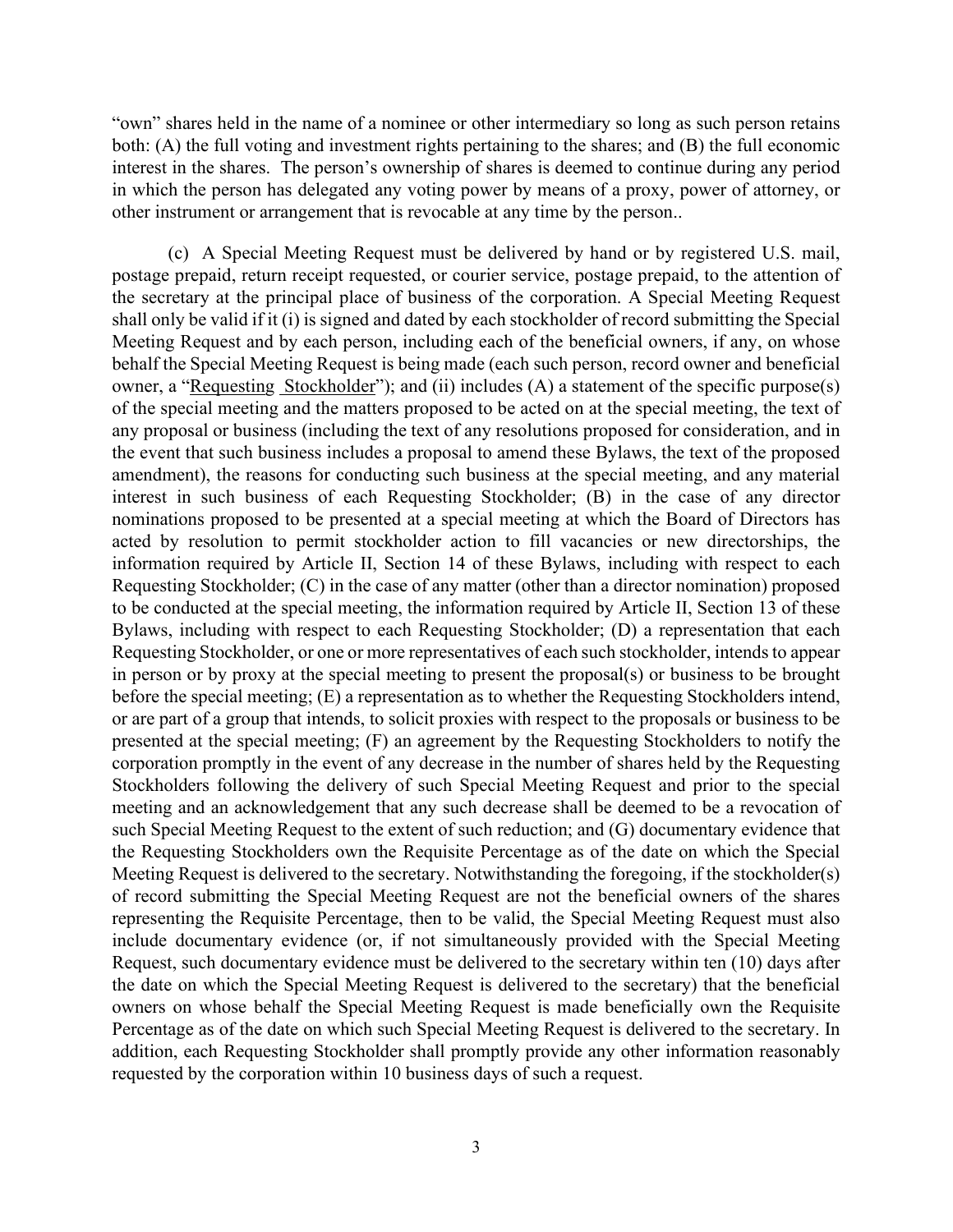(d) The corporation will provide the Requesting Stockholders with appropriate notice of the record date for the determination of stockholders entitled to vote at the special meeting. Each Requesting Stockholder is required to update the notice delivered pursuant to this Article II, Section 5 promptly, and in no event later than (10) days, after such record date to provide any material changes in the foregoing information as of such record date (or by the opening of business on the date of the meeting, whichever is earlier, if the record date for determining the stockholders entitled to vote at the meeting is different from the record date for determining the stockholders entitled to notice of the meeting) and, with respect to the information required under clause (ii)(G) of Section 5(c) of this Article II of these Bylaws, also as of a date not more than five business days before the scheduled date of the special meeting as to which the Special Meeting Request relates.

(e) A Special Meeting Request shall not be valid, and a special meeting requested by stockholders shall not be held, if (i) the Special Meeting Request does not comply with this Article II, Section 5 of these Bylaws; (ii) the Special Meeting Request relates to an item of business that is not a proper subject for stockholder action under applicable law, the Certificate of Incorporation or these Bylaws; (iii) the Special Meeting Request is delivered during the period commencing ninety (90) days prior to the first anniversary of the date of the immediately preceding annual meeting of stockholders and ending on the date of the next annual meeting; (iv) the Special Meeting Request relates to the election or removal of director(s) and the election or removal of director(s) was presented at an annual meeting of stockholders or special meeting of stockholders held not more than sixty (60) days before the Special Meeting Request is delivered; or (v) the Special Meeting Request was made in a manner that involved a violation of Regulation 14A under the Securities Exchange Act of 1934, as amended (the "Exchange Act") or other applicable law. After receiving a Special Meeting Request, the Board shall determine in good faith whether the stockholders requesting the special meeting have satisfied all the requirements for calling a special meeting of stockholders and such determination shall be binding on the corporation and its stockholders.

(f) Except as otherwise provided in this Article II, Section 5, a special meeting (including one held following a Special Meeting Request) shall be held at such date, time and place, if any, within or without the State of Delaware, as may be fixed by the Board of Directors, except that the date of any such special meeting shall be not more than ninety (90) days after a valid Special Meeting Request is delivered to the Secretary.

(g) A Requesting Stockholder may revoke a Special Meeting Request by written revocation delivered to secretary at the principal place of business of the corporation at any time prior to the special meeting. If, following such revocation (or deemed revocation pursuant to clause (ii)(F) of Section 5(c) of this Article II of these Bylaws), there are unrevoked requests from Requesting Stockholders holding, in the aggregate, less than the Requisite Percentage, then the Board of Directors, in its discretion, may deem the Special Meeting Request invalid and cancel the special meeting.

(h) If none of the Requesting Stockholders appear or send a duly authorized agent to present the business to be presented for consideration specified in the Special Meeting Request, then the corporation need not present such business for a vote at the special meeting, notwithstanding that proxies in respect of such matter may have been received by the corporation.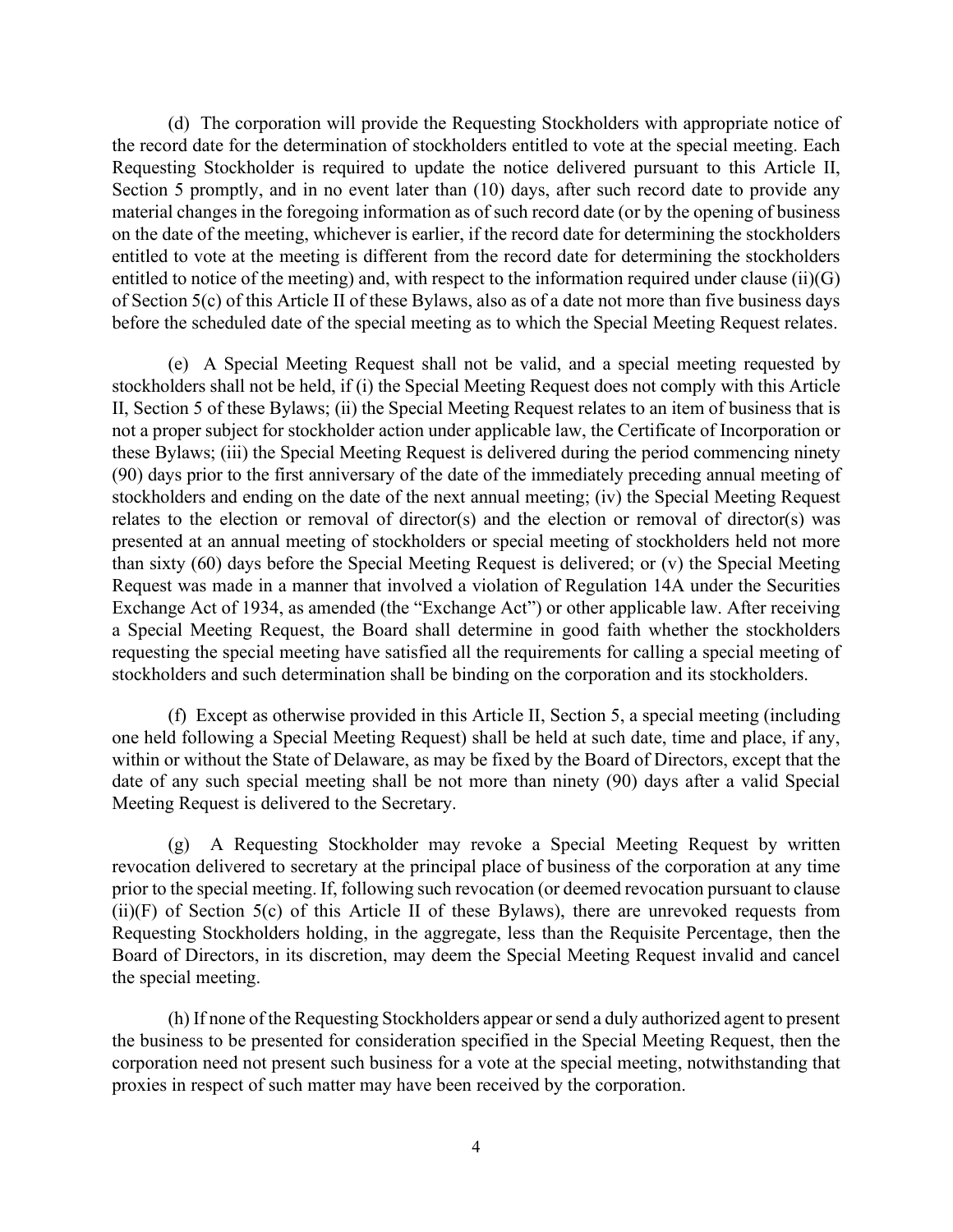(i) Business transacted at any special meeting called by the secretary pursuant to clause (ii) of Section 5(a) of this Article II of these Bylaws shall be limited to (i) the purpose(s) stated in the valid Special Meeting Request for such special meeting and (ii) any additional matters that the Board of Directors determines to submit to the stockholders at such special meeting. The chairman of a special meeting shall determine all matters relating to the conduct of the special meeting, including, without limitation, determining whether to adjourn the special meeting and whether any nomination or other item of business has been properly brought before the special meeting in accordance with these Bylaws. If the chairman should so determine and declare that any nomination or other item of business has not been properly brought before the special meeting, then such business shall not be transacted at the special meeting.

Section 6. Unless otherwise required by law, written notice of a special meeting stating the place, if any, date and hour of the meeting and the purpose or purposes for which the meeting is called, shall be given not less than ten (10) nor more than sixty (60) days before the date of the meeting, to each stockholder entitled to vote at such meeting.

Section 7. Only such business shall be conducted at a special meeting as shall have been expressly stated in the written notice of the meeting as the purpose or purposes for the meeting.

Section 8. Except as otherwise required by law, the Certificate of Incorporation, or these Bylaws, the holders of capital stock entitled to cast a majority of the voting power of all the capital stock issued and outstanding and entitled to vote thereat, present in person or represented by proxy, shall constitute a quorum at all meetings of the stockholders for the transaction of business except as otherwise provided by statute or by the Certificate of Incorporation. At any meeting of the stockholders, whether or not a quorum is present in person or represented by proxy, the chairman of the meeting shall have the power to adjourn the meeting from time to time, without notice, except as otherwise provided by law, other than announcement at the meeting. At such adjourned meeting any business may be transacted which might have been transacted at the original meeting. If the adjournment is for more than thirty (30) days, or if after the adjournment a new record date is fixed for the adjourned meeting, a notice of the adjourned meeting shall be given to each stockholder of record entitled to vote at the meeting.

Section 9. In all matters other than the election of directors, the affirmative vote by the holders of a majority of the voting power of the capital stock present in person or represented by proxy at any meeting and entitled to vote on the subject matter shall be the act of the stockholders, unless the question is one upon which, by express provision of any statute, the Certificate of Incorporation or the rules of any applicable stock exchange, a higher vote is required, in which case such express provision shall govern and control the decision of such question.

Section 10. Unless otherwise provided in the Certificate of Incorporation, each stockholder shall at every meeting of the stockholders be entitled to one vote in person or by proxy for each share of the capital stock having voting power held by such stockholder, but no proxy shall be voted on after three years from its date, unless the proxy provides for a longer period.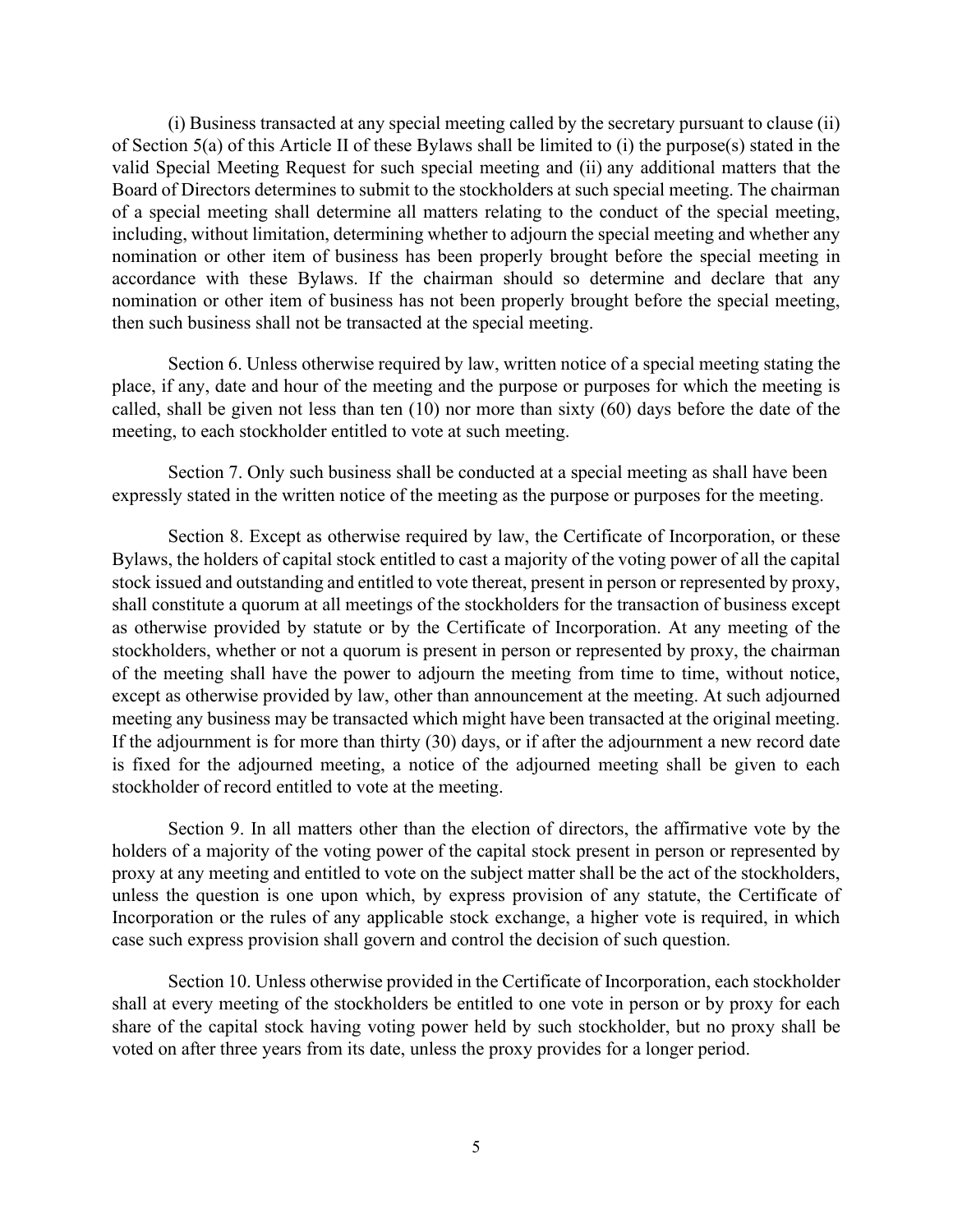Section 11. Unless otherwise provided in the Certificate of Incorporation, and subject to the provisions of Article II, Section 12 of these Bylaws, any action required to be taken at any annual or special meeting of stockholders of the corporation, or any action which may be taken at any annual or special meeting of such stockholders, may be taken without a meeting, without prior notice and without a vote, if a consent in writing setting forth the action so taken, shall be signed by the holders of outstanding stock having not less than the minimum number of votes that would be necessary to authorize or take such action at a meeting at which all shares entitled to vote thereon were present and voted. Prompt notice of the taking of the corporate action without a meeting by less than unanimous written consent shall be given to those stockholders who have not consented in writing.

Section 12. In order that the corporation may determine the stockholders entitled to consent to corporate action in writing without a meeting pursuant to Article II, Section 11 of these Bylaws, the Board of Directors may fix a record date, which record date shall not precede the date upon which the resolution fixing the record date is adopted by the Board of Directors, and which record date shall not be more than ten (10) days after the date upon which the resolution fixing the record date is adopted by the Board of Directors. Any stockholder of record seeking to have the stockholders authorize or take corporate action by written consent shall, by written notice to the secretary, request the Board of Directors to fix a record date. The Board of Directors shall promptly, but in all events within ten (10) days after the date on which such a request is received, adopt a resolution fixing the record date. If no record date has been fixed by the Board of Directors within such ten (10) day period, the record date for determining stockholders entitled to consent to corporate action in writing without a meeting, when no prior action by the Board of Directors is required by applicable law, shall be the first date on which a signed written consent setting forth the action taken or proposed to be taken is delivered to the corporation by delivery to its registered office in the State of Delaware, its principal place of business, or an officer or agent of the corporation having custody of the book in which proceedings of stockholders' meetings are recorded, to the attention of the secretary of the corporation. Delivery shall be by hand or by certified or registered mail, return receipt requested. If no record date has been fixed by the Board of Directors and prior action by the Board of Directors is required by applicable law, the record date for determining stockholders entitled to consent to corporate action in writing without a meeting shall be at the close of business on the date on which the Board of Directors adopts the resolution taking such prior action.

Section 13. (a) At any annual meeting of the stockholders, only such business shall be conducted as shall be properly before the meeting. To be properly before an annual meeting, business must be (i) specified in the notice of meeting (or any supplement thereto) given by or at the direction of the Board of Directors, (ii) otherwise properly brought before the meeting by or at the direction of the Board of Directors, or (iii) otherwise properly brought before the meeting by a record stockholder who complies with the requirements of this Article II, Section 13 of these Bylaws. For the avoidance of doubt, clause (iii) in the preceding sentence is the exclusive means for a stockholder to bring business (other than pursuant to the final sentence of this Article II, Section 13) before an annual meeting of stockholders.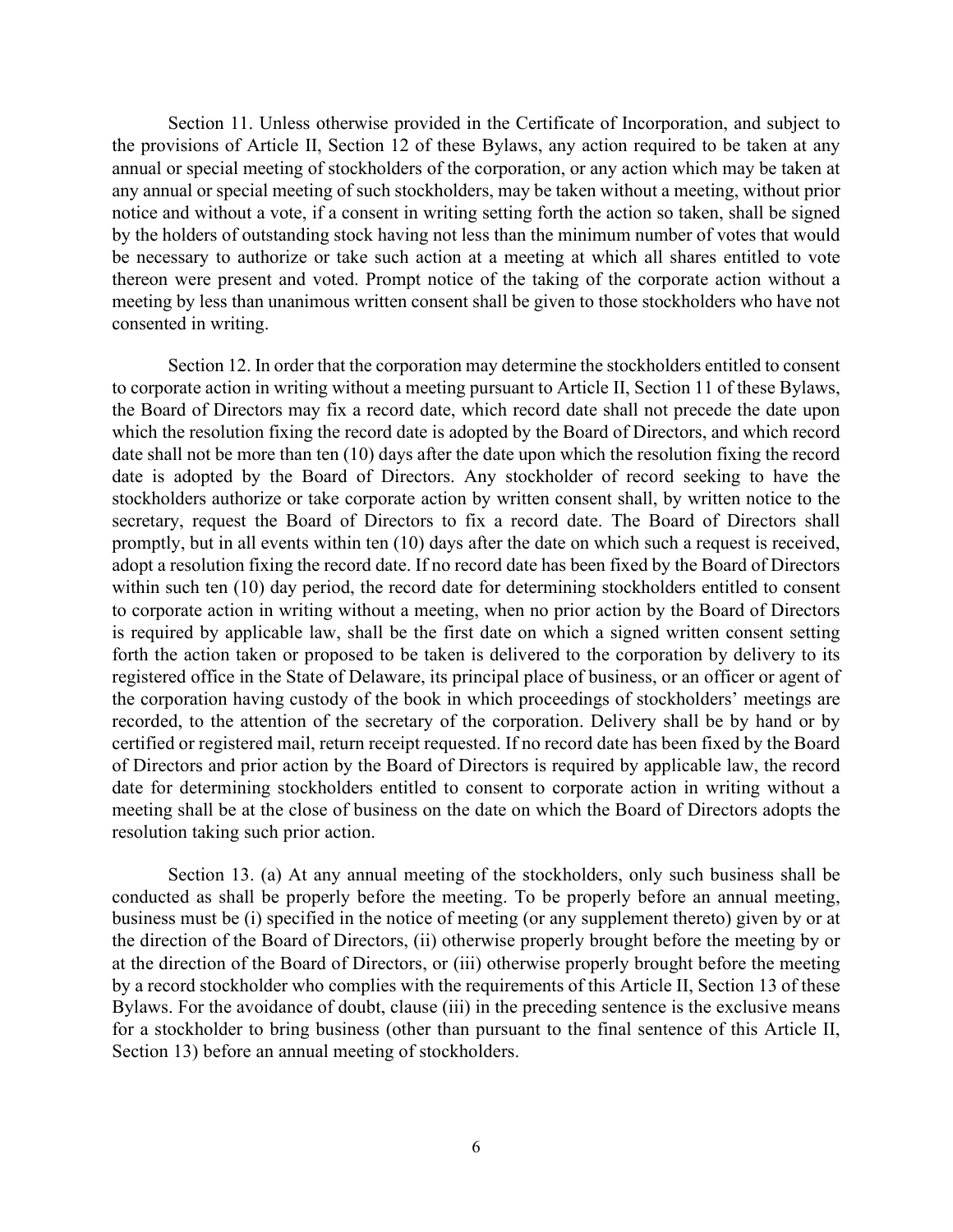(b) For business to be properly brought before an annual meeting by a record stockholder, the stockholder must have given timely notice thereof in writing to the secretary. To be timely, the stockholder's notice must be delivered to or mailed and received at the principal place of business of the corporation not fewer than sixty (60) days nor more than ninety (90) days prior to the first anniversary date of the immediately preceding annual meeting; *provided*, *however*, that in the event that the date of the annual meeting is more than twenty-five (25) days before or after such anniversary date, or if no annual meeting was held in the preceding year, notice by the stockholder in order to be timely must be so received not later than the close of business on the tenth (10th) day following the date on which public announcement of the date of such annual meeting is first made by the corporation. The stockholder's written notice to the secretary shall set forth as to each matter the stockholder proposes to bring before the annual meeting (i) a description of the business desired to be brought before the annual meeting (including the text of any resolutions proposed for consideration and in the event that such business includes a proposal to amend the Bylaws of the corporation, the language of the proposed amendment) and the reasons for conducting such business at the annual meeting; (ii) the name and address as they appear on the corporation's books of the stockholder proposing such business, and beneficial owner, if any, on whose behalf the proposal is made; (iii) as of the date of such stockholder's notice, separate descriptions in reasonable detail of the Interests (as defined in Article II, Section 15) of each such stockholder, and each beneficial owner, if any, on whose behalf the proposal is made and, if such stockholder or beneficial owner is an entity, of each director, executive, managing member or control person of such entity (any such individual or control person, a "control person"); (iv) a covenant that such stockholder and beneficial owner, if any, on whose behalf the proposal is made, shall supplement and deliver to the corporation updated information regarding its Interests promptly, and in any event no later than ten (10) days, following the later of the record date or the date notice of the record date is first publicly disclosed; (v) a representation that such stockholder is a holder of record of shares of the corporation entitled to vote at the meeting and intends to appear in person or by proxy at the meeting to propose such business; (vi) a representation as to whether such stockholder intends to deliver a proxy statement and/or form of proxy to any stockholders and/or otherwise to solicit proxies from any stockholders in support of the proposal; and (vii) any other information relating to such stockholder and such stockholder's Interests that is required to be disclosed in solicitations of proxies required pursuant to Regulation 14A under the Exchange Act. Notwithstanding anything in these Bylaws to the contrary, no business shall be conducted at any annual meeting unless properly brought before such meeting in accordance with the procedures set forth in this Article II, Section 13. The chairman of the meeting shall, if the facts warrant, determine and declare to the meeting that business was not properly brought before the meeting in accordance with the provisions of this Article II, Section 13 and if it shall be so determined, the chairman of the meeting shall so declare this to the meeting and such business not properly brought before the meeting shall not be transacted. Nothing contained in this Article II, Section 13 shall be deemed to affect any rights of stockholders to request inclusion of proposals in the corporation's proxy statement pursuant to Rule 14a-8 under the Exchange Act (or any successor provision of law). In no event shall the postponement or adjournment of an annual meeting, or the public announcement of such an adjournment or postponement, commence a new time period (or extend any time period) for the giving of a stockholder's notice as contemplated by this Article II, Section 13.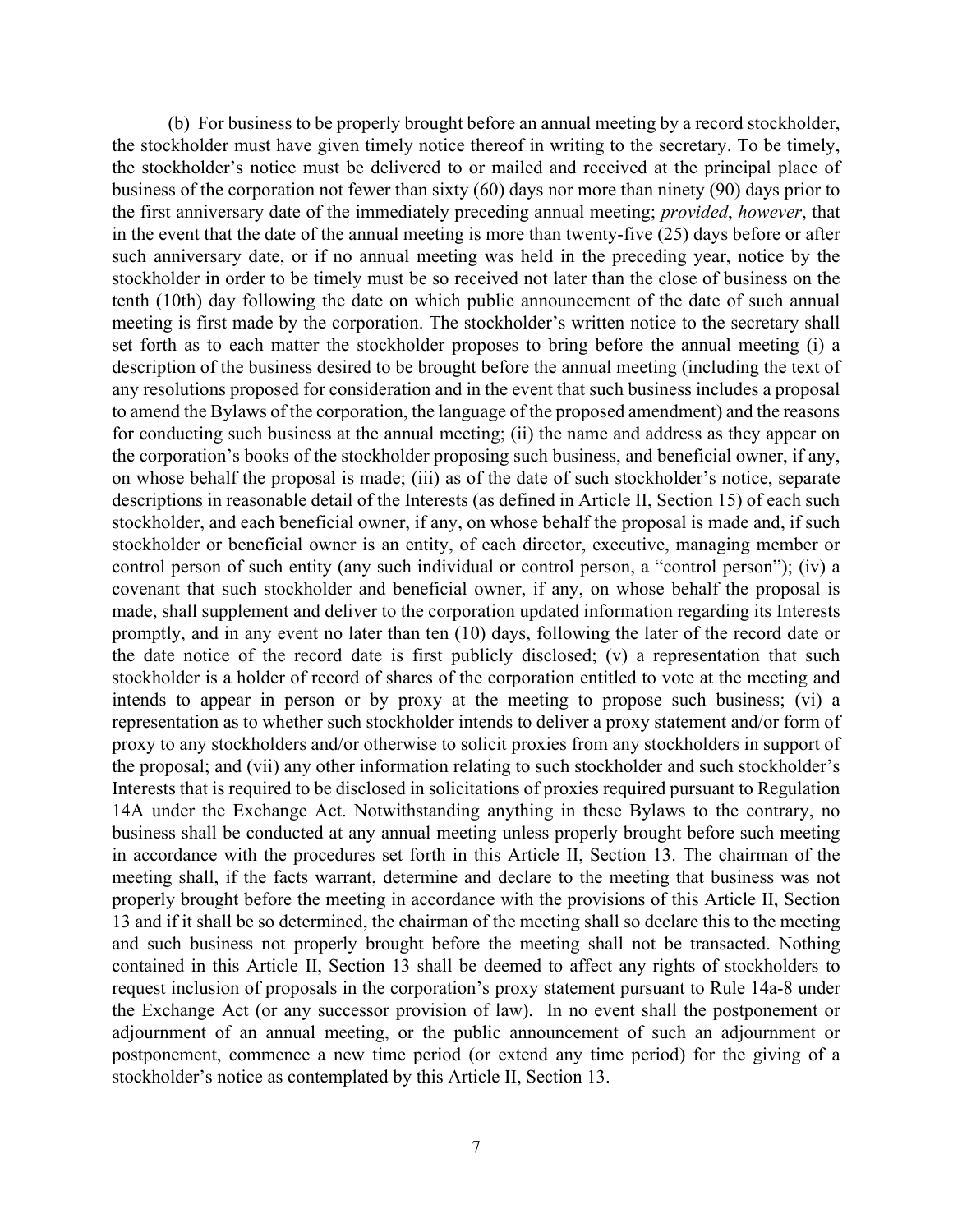Section 14. (a) Only persons who are nominated in accordance with the procedures set forth in this Section 14 shall be eligible for election by the stockholders as a director. Nominations of persons for election as a director may be made at any annual meeting of stockholders, or at a special meeting of stockholders called for the purpose of electing directors, (i) by or at the direction of the Board of Directors or (ii) by any record stockholder of the corporation entitled to vote for the election of directors at the meeting who complies with the notice procedures set forth in this Article II, Section 14. For the avoidance of doubt, clause (ii) in the preceding sentence is the exclusive means for a stockholder to bring nominations before an annual meeting of stockholders.

(b) Such nominations, other than those made by or at the direction of the Board of Directors, shall be made pursuant to timely notice in writing to the secretary. To be timely, the stockholder's notice shall be delivered to or mailed and received at the principal place of business of the corporation (a) in the case of an annual meeting, not fewer than sixty (60) days nor more than ninety (90) days prior to the first anniversary date of the immediately preceding annual meeting; *provided*, *however*, that in the event that the date of the annual meeting is more than twenty-five (25) days before or after such anniversary date, or if no annual meeting was held in the preceding year, notice by the stockholder in order to be timely must be so received not later than the close of business on the tenth (10th) day following the date on which public announcement of the date of such annual meeting is first made by the corporation; and (b) in the case of a special meeting called for the purpose of electing directors, not later than the close of business on tenth (10th) day following the date on which public announcement of the date of such special meeting is first made by the corporation.

Such stockholder's notice shall set forth (i) as to each person whom the stockholder proposes to nominate for election or re-election as a director, (A) the name, age, business address and residence address of such person; (B) the principal occupation or employment of such person; (C) as of the date of such stockholder's notice, separate descriptions in reasonable detail of each of each nominee's Interests (as defined in Article II, Section 15); (D) a covenant that such stockholder shall supplement and deliver to the corporation updated information regarding each nominee's Interests promptly, and in any event no later than ten (10) days, following the later of the record date or the date notice of the record date is first publicly disclosed; and (E) any other information relating to each nominee and each nominee's Interests that is required to be disclosed in solicitations of proxies for election of directors or is otherwise required in each case pursuant to Regulation 14A under the Exchange Act (including, without limitation, such person's written consent to being named in the proxy statement as a nominee and to serving as a director for the full term for which such person is standing for election if elected); and (ii) as to the stockholder giving the notice and the beneficial owner, if any, on whose behalf the nomination is proposed, (A) the name and address, as they appear on the corporation's books of such stockholder, and the name and address of such beneficial owner; (B) as of the date of such stockholder's notice, separate descriptions in reasonable detail of the Interests (as defined in Article II, Section 15 of these Bylaws) of each such stockholder, and each beneficial owner, if any, on whose behalf the nomination is made and of each control person, if any; (C) a covenant that such stockholder and beneficial owner, if any, on whose behalf the nomination is made, will update and deliver to the corporation information regarding its Interests promptly, and in any event no later than ten (10)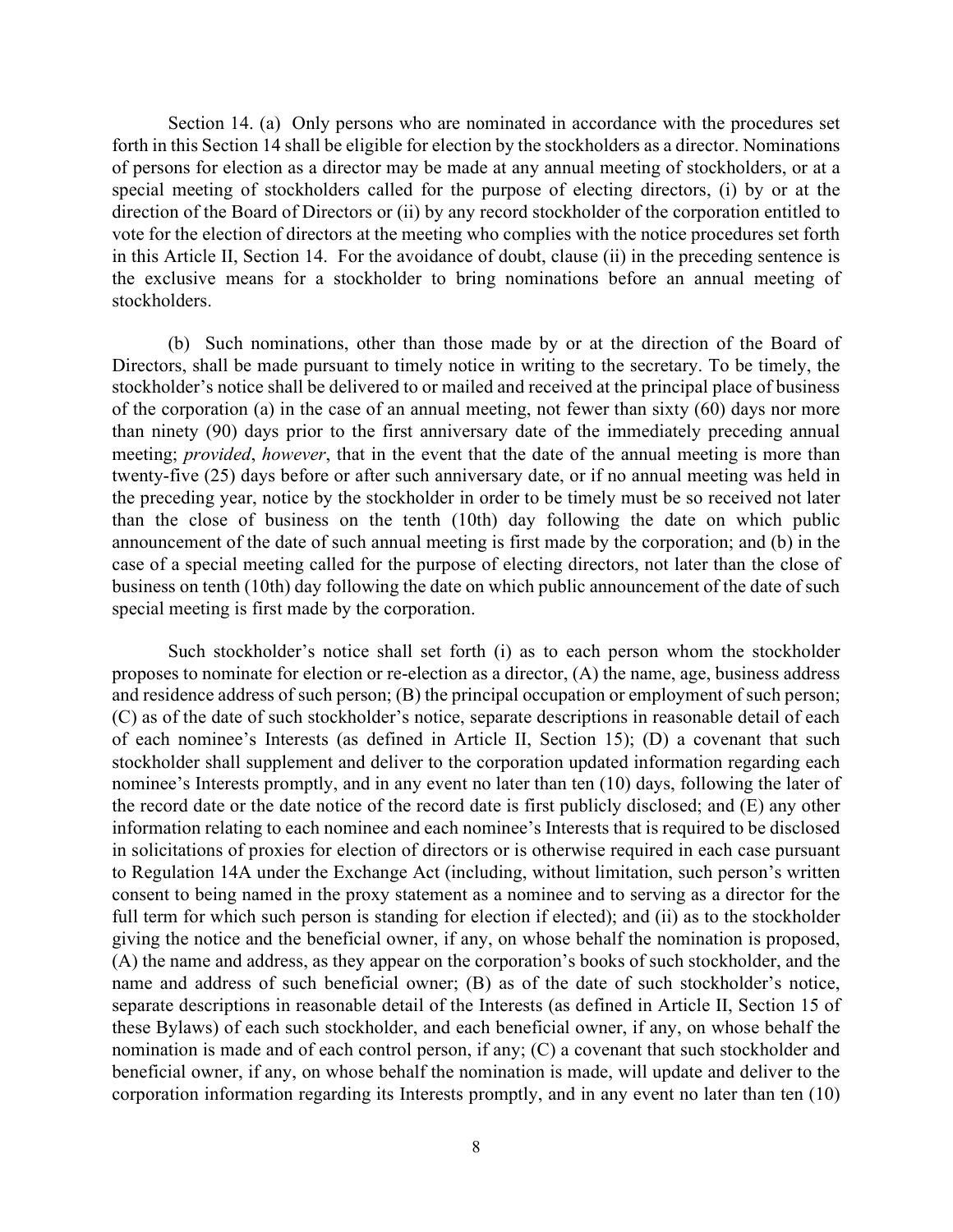days, following the later of the record date or the date notice of the record date is first publicly disclosed; (D) a representation that such stockholder is a holder of record of shares of the corporation entitled to vote at the meeting and intends to appear in person or by proxy at the meeting; (E) a representation as to whether such stockholder intends to deliver a proxy statement and/or form of proxy to any stockholders and/or otherwise to solicit proxies from any stockholders in support of any nominee's election; and (F) any other information relating to such stockholder and beneficial owner, if any, on whose behalf the nomination is made, and the Interests of such stockholder and beneficial owner that is required to be disclosed in solicitations of proxies in respect of the election of directors required pursuant to Regulation 14A under the Exchange Act. At the request of the Board of Directors, any person nominated by the Board of Directors for election as a director shall furnish to the secretary that information required to be set forth in a stockholder's notice of nomination which pertains to the nominee. No person shall be eligible for election as a director unless nominated in accordance with the procedures set forth in this Article II, Section 14; *provided*, *however*, that in the event that the number of directors to be elected to the Board of Directors is increased and there is no public announcement naming all of the nominees for director or specifying the size of the increased Board of Directors made by the corporation at least ten (10) days before the last day a stockholder may deliver a notice of nomination pursuant to the foregoing provisions, a stockholder's notice required by this Section 14 shall also be considered timely, but only with respect to nominees for any new positions created by such increase, if it shall be received by the secretary at the principal executive offices of the corporation not later than the close of business on the tenth (10th) day following the day on which such public announcement is first made by the corporation. The chairman of the meeting shall, if the facts warrant, determine and declare to the meeting that a nomination was not made in accordance with the provisions of this Article II, Section 14 and if it shall be so determined, the chairman shall so declare this to the meeting and the defective nomination shall be disregarded. In no event shall the postponement or adjournment of an annual meeting or a special meeting called for the purpose of electing directors, or the public announcement of such an adjournment or postponement, commence a new time period (or extend any time period) for the giving of a stockholder's notice as contemplated by this Article II, Section 14.

Section 15. As used in these Bylaws, "Interests" shall mean, with respect to any stockholder, beneficial owner, control person and nominee (a "Person"), (a) shares of the corporation (by class and number) held of record by such Person, (b) shares (by class and number) of the corporation beneficially owned by such Person, (c) any agreement, arrangement or understanding (including any derivative, including any cash-settled derivative, or short position, profit interest, option, hedging transaction and borrowed or loaned shares) entered into by or on behalf of such Person or any of its affiliates or associates or owned or beneficially owned by such Person, the effect or intent of which is to mitigate loss to, manage risk or benefit of share price changes for, or increase or decrease the voting power of such Person or any of its affiliates or associates with respect to shares of the corporation or any other economic interests, and (d) with respect to any business a stockholder proposes to be brought before the annual meeting or any nominee that a stockholder proposes to nominate for election as a director, (i) any material interest of the stockholder, beneficial owner or control person in such business or any relationship of the stockholder, beneficial owner or control person with the nominee, as the case may be, and (ii) any agreement, arrangement or understanding with respect to such business or nominee, as the case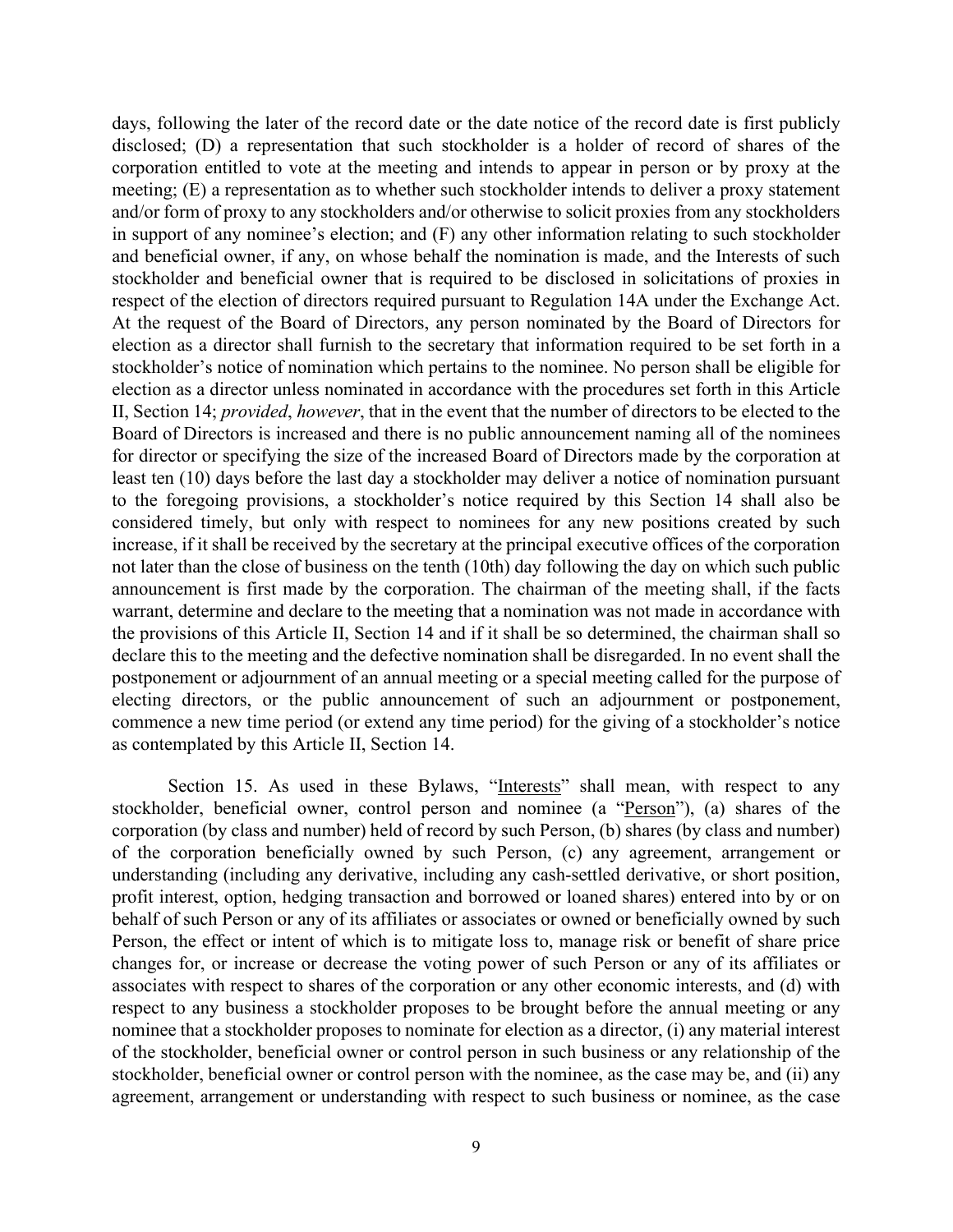may be, between or among the stockholder (or beneficial owner) and any of its affiliates or associates, and any person acting in concert with any of the foregoing (including, in each case, their names). As used in this Section 15, beneficial ownership shall be determined in accordance with Rule 13d-3 and Rule 13d-5 under the Exchange Act.

#### **ARTICLE III**

### **DIRECTORS**

Section 1. Subject to any requirements in the Certificate of Incorporation, the number of directors that shall constitute the whole Board of Directors shall be fixed by resolution of the Board of Directors but in no event shall be less than three (3). The directors shall be elected at the annual meeting of the stockholders, except as provided in Article III, Section 2 of these Bylaws, and each director elected shall hold office until his or her successor is elected and qualified. Directors need not be stockholders. Directors who have reached their 75th birthday, or who will reach their 75th birthday prior to the date of an applicable meeting of the stockholders at which directors are to be elected, shall not be eligible to be nominated or re-nominated, elected or reelected, or appointed or reappointed to serve as a director unless otherwise specifically approved by resolution passed by the directors then in office or by the sole remaining director. A nominee for director shall be elected to the Board of Directors if the votes cast for such nominee's election exceed the votes cast against such nominee's election (subject to the rights of the holders of any series of preferred stock to elect directors in accordance with the terms thereof); provided, however, that directors shall be elected by a plurality of the votes cast at any meeting of stockholders for which (i) the secretary receives a notice that a stockholder has nominated a person for election to the Board of Directors in compliance with the advance notice requirements for stockholder nominees set forth in Article II, Section 14 of these Bylaws; and (ii) such nomination has not been withdrawn by such stockholder on or before the fourteenth (14th) day preceding the date that the corporation files its definitive proxy statement (regardless of whether or not thereafter revised or supplemented) with the Securities and Exchange Commission. If directors are to be elected by a plurality of the votes cast, stockholders shall not be permitted to vote against a nominee.

Section 2. Except as otherwise provided in the Certificate of Incorporation or permitted in the specific case by resolution of the Board of Directors, vacancies and newly created directorships resulting from any increase in the authorized number of directors may be filled solely by a majority of the directors then in office, though less than a quorum, or by a sole remaining director, and not by stockholders, and the directors so chosen shall hold office until the next annual election and until their successors are duly elected and qualified, unless sooner removed. If there are no directors in office, then an election of directors may be held in the manner provided by statute.

Section 3. The business of the corporation shall be managed by or under the direction of its Board of Directors which may exercise all such powers of the corporation and do all such lawful acts and things as are not by statute or by the Certificate of Incorporation or by these Bylaws directed or required to be exercised or done by the stockholders.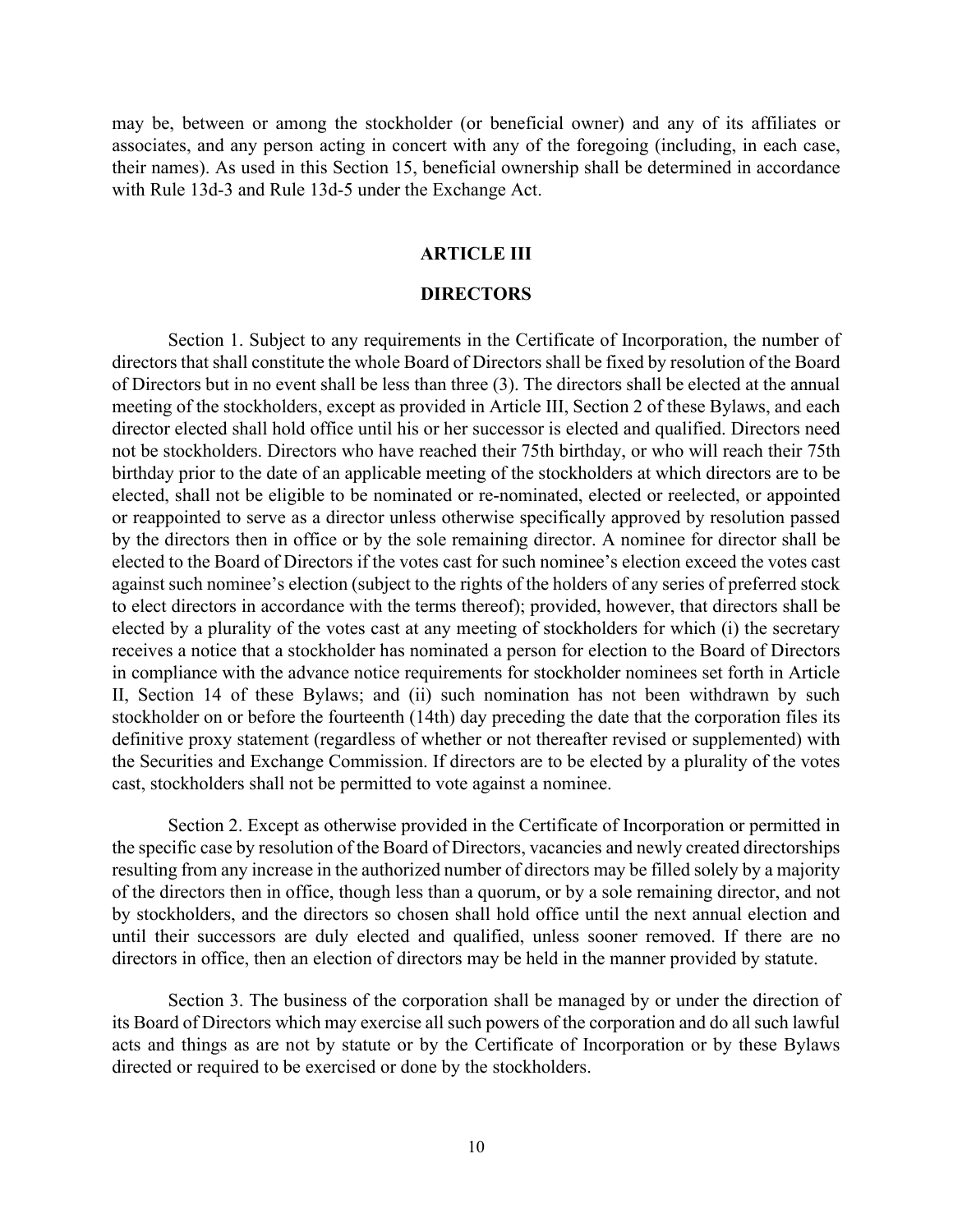Section 4. The Board of Directors of the corporation may hold meetings, both regular and special, either within or without the State of Delaware.

Section 5. Unless otherwise determined by the Board of Directors, the first meeting of each newly elected Board of Directors shall be held at the same place as the annual meeting of stockholders and no notice of such meeting shall be necessary to the newly elected directors in order legally to constitute the meeting, provided a quorum shall be present. Regular meetings of the Board of Directors may be held without notice at such time and at such place as shall from time to time be determined by the Board of Directors.

Section 6. Special meetings of the Board of Directors may be called by the Chairman of the Board of Directors, the chief executive officer, the secretary of the corporation, or any two (2) directors on four (4) days' notice to each director by mail or one (1) days' notice to each director either personally or by telephone or electronic communication (e.g., electronic mail or similar means of communication).

Section 7. The Chairman of the Board shall preside at all meetings of the Board of Directors and of the stockholders at which he or she shall be present and shall have and may exercise such powers as are, from time to time, assigned by the Board of Directors and as may be provided by law. In the absence of the Chairman of the Board, the Board of Directors may appoint from among its members a person to serve as the chairman at the applicable meeting of the Board of Directors.

Section 8. Subject to any requirements in the Certificate of Incorporation, at all meetings of the Board of Directors, a majority of the authorized number of directors shall constitute a quorum for the transaction of business and the act of a majority of the directors present at any meeting at which there is a quorum shall be the act of the Board of Directors, except as may be otherwise specifically provided by statute, by the Certificate of Incorporation or by Article III, Section 9 of these Bylaws. If a quorum shall not be present at any meeting of the Board of Directors, the directors present thereat may adjourn the meeting from time to time without notice other than announcement at the meeting, until a quorum shall be present.

Section 9. Unless otherwise restricted by the Certificate of Incorporation or these Bylaws, any action required or permitted to be taken at any meeting of the Board of Directors or of any committee thereof may be taken without a meeting if all members of the Board of Directors or committee thereof, as the case may be, consent thereto in writing or by electronic transmission, which writing or transmission is filed with the minutes of proceedings of the Board of Directors or committee thereof.

Section 10. Unless otherwise restricted by the Certificate of Incorporation or these Bylaws, members of the Board of Directors or any committee designated by the Board of Directors, may participate in a meeting of the Board of Directors, or any committee thereof, by means of conference telephone or similar communications equipment by means of which all persons participating in the meeting can hear each other, and such participation in a meeting shall constitute presence in person at the meeting.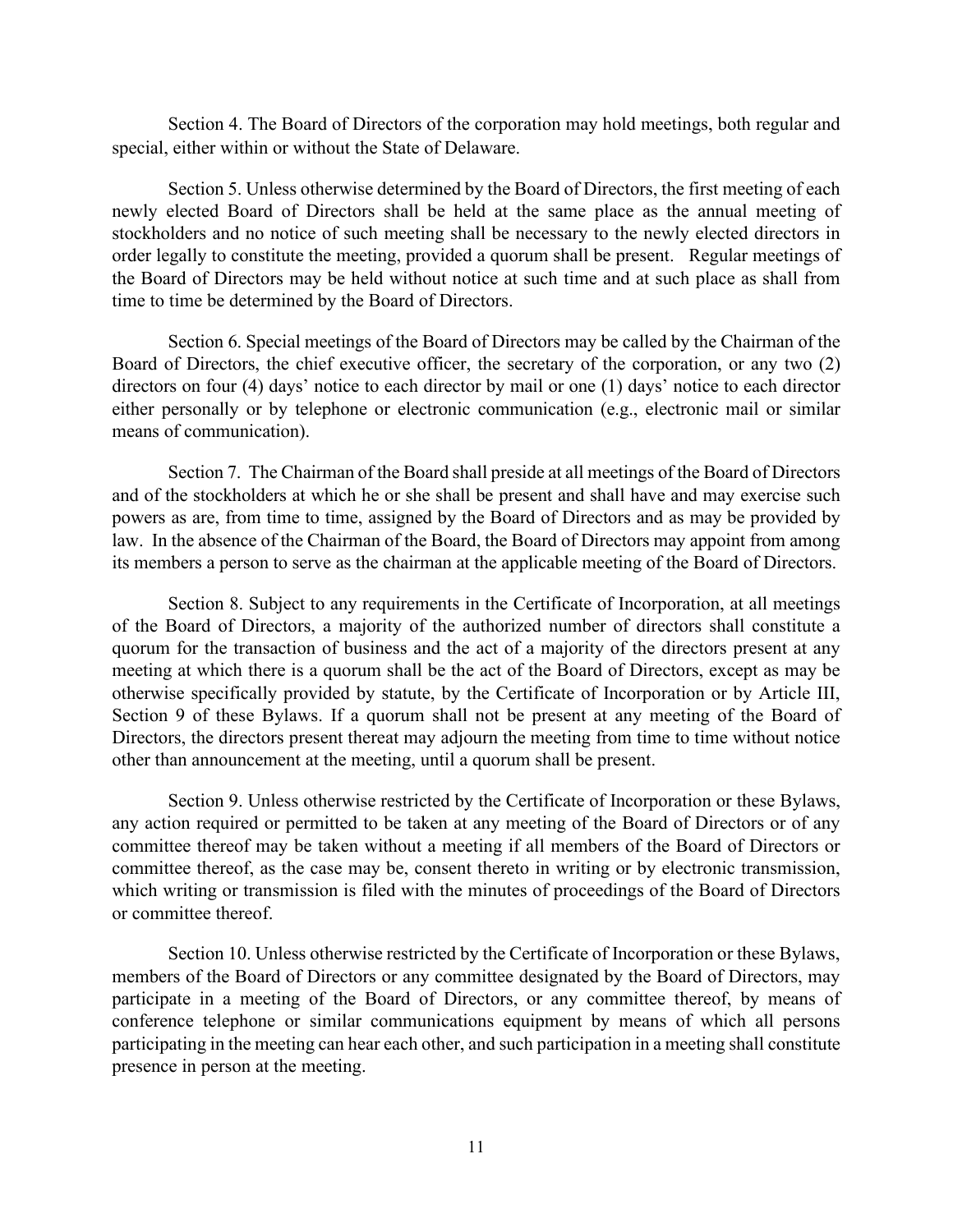Section 11. (a) The Board of Directors may, by resolution passed by a majority of the whole Board of Directors, designate one or more committees, each committee to consist of one or more of the directors of the corporation. The Board of Directors may designate one or more directors as alternate members of any committee who may replace any absent or disqualified member at any meeting of the committee.

(b) In the absence or disqualification of a member of a committee, the member or members thereof present at any meeting and not disqualified from voting, whether or not he or they constitute a quorum, may unanimously appoint another member of the Board of Directors to act at the meeting in the place of any such absent or disqualified member.

(c) Any such committee, to the extent provided in the resolution of the Board of Directors, shall have and may exercise all the powers and authority of the Board of Directors in the management of the business and affairs of the corporation, and may authorize the seal of the corporation to be affixed to all papers which may require it, but no such committee shall have the power or authority in reference to amending the Certificate of Incorporation, adopting an agreement of merger or consolidation, recommending to the stockholders the sale, lease or exchange of all or substantially all of the corporation's property and assets, recommending to the stockholders a dissolution of the corporation or a revocation of a dissolution, or amending the Bylaws of the corporation, and, unless the resolution or the Certificate of Incorporation expressly so provide, no such committee shall have the power or authority to declare a dividend or to authorize the issuance of stock. Such committee or committees shall have such name or names as may be determined from time to time by resolution adopted by the Board of Directors.

Section 12. Each committee shall keep regular minutes of its meetings and report the same to the Board of Directors when required.

Section 13. Unless otherwise restricted by the Certificate of Incorporation or these Bylaws, the Board of Directors shall have the authority to fix the compensation of directors and to reimburse directors for applicable expenses. No such payment shall preclude any director from serving the corporation in any other capacity and receiving compensation therefor. Members of special or standing committees may be allowed like compensation for serving on any such committee.

Section 14. Unless otherwise provided in the Certificate of Incorporation or these Bylaws, any director or the entire Board of Directors may be removed, with or without cause, by the holders of a majority of shares entitled to vote at an election of directors.

Section 15. In the event of any emergency, disaster or catastrophe, as referred to in Section 110 of the General Corporation Law of Delaware, or other similar emergency condition, as a result of which a quorum of the Board of Directors or a standing committee of the Board of Directors cannot readily be convened for action, then the director or directors in attendance at the meeting shall constitute a quorum. Such director or directors in attendance may further take action to appoint one or more of themselves or other directors to membership on any standing or temporary committees of the Board of Directors as they shall deem necessary and appropriate.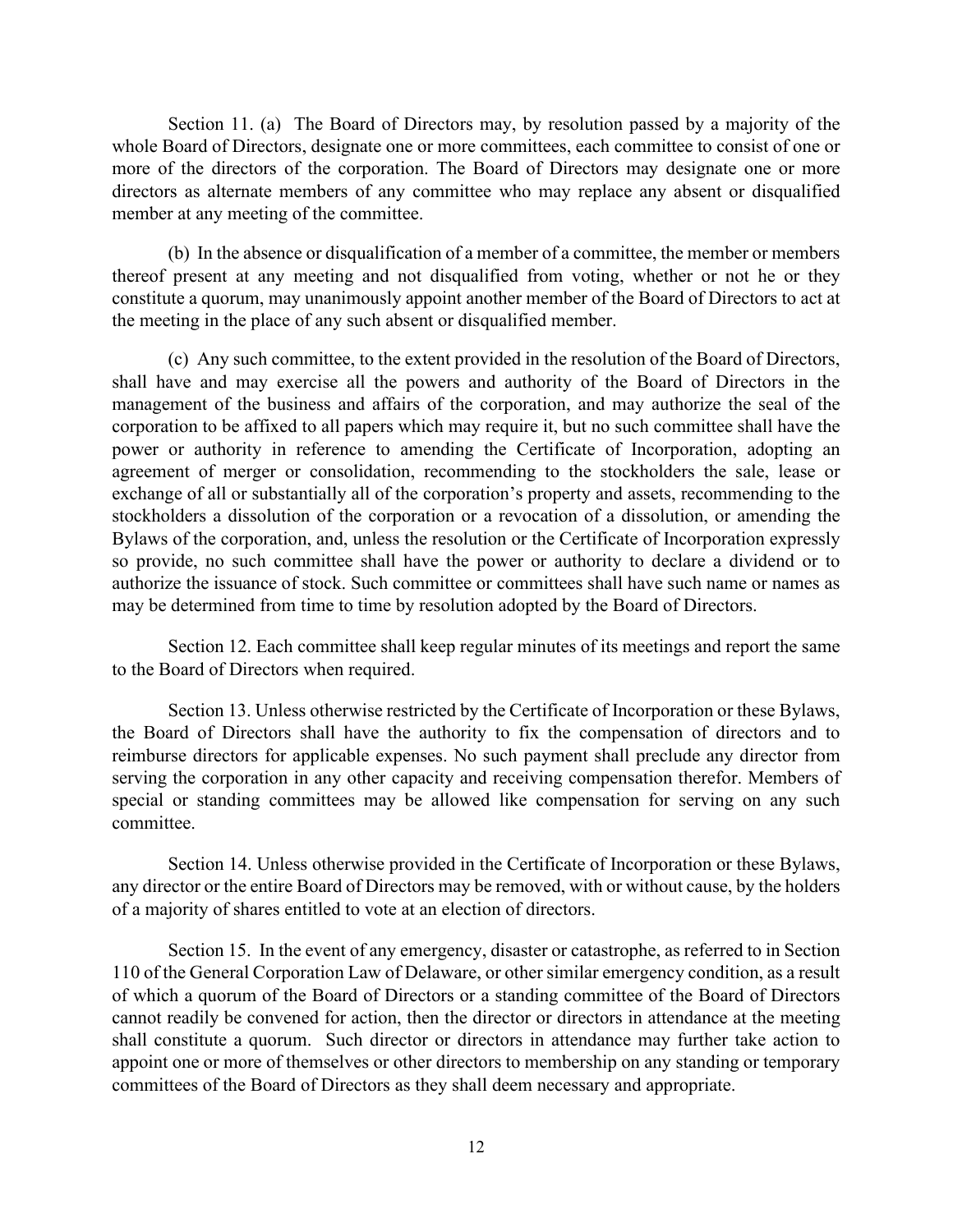# **ARTICLE IV**

# **NOTICES AND MEETING CONSIDERATIONS**

Section 1. Whenever, under the provisions of statutes or of the Certificate of Incorporation or of these Bylaws, notice is required to be given to any director or stockholder, it shall not be construed to mean personal notice, but such notice may be given in writing, by mail, addressed to such director or stockholder, at his address as it appears on the records of the corporation, with postage thereon prepaid, and such notice shall be deemed to be given at the time when the same shall be deposited in the United States mail. Notice to directors may also be given by telephone or electronic communication (e.g., electronic mail or similar means of communication). Whenever any notice is required to be given under the provisions of the statutes or of the Certificate of Incorporation or of these Bylaws, a waiver thereof in writing, signed by the person or persons entitled to such notice or a waiver by electronic transmission by the person or persons entitled to such notice, whether before or after the time stated therein, shall be deemed equivalent thereto.

Section 2. (a) Unless otherwise determined by the Board of Directors, meetings of stockholders shall be presided over by the Chairman of the Board of Directors, or in his or her absence, by the chief executive officer or, in his or her absence, by another person designated by the Board of Directors. The secretary of the corporation, or in his or her absence, an assistant secretary, or in the absence of the secretary and all assistant secretaries, a person whom the chairman of the meeting shall appoint, shall act as secretary of the meeting and keep a record of the proceedings thereof.

(b) The date and time of the opening and the closing of the polls for each matter upon which the stockholders shall vote at a meeting of stockholders shall be announced at the meeting. The Board of Directors may adopt such rules and regulations for the conduct of any meeting of stockholders as it shall deem appropriate. Except to the extent inconsistent with such rules and regulations as adopted by the Board of Directors, the chairman of the meeting shall have the authority to adopt and enforce such rules and regulations for the conduct of any meeting of stockholders and the safety of those in attendance as, in the judgment of the chairman, are necessary, appropriate or convenient for the conduct of the meeting. Rules and regulations for the conduct of meetings of stockholders, whether adopted by the Board of Directors or by the chairman of the meeting, may include without limitation, establishing: (i) an agenda or order of business for the meeting; (ii) rules and procedures for maintaining order at the meeting and the safety of those present; (iii) limitations on attendance at or participation in the meeting to stockholders entitled to vote at the meeting, their duly authorized and constituted proxies and such other persons as the chairman of the meeting shall permit; (iv) restrictions on entry to the meeting after the time fixed for the commencement thereof; (v) limitations on the time allotted for consideration of each agenda item and for questions and comments by participants; (vi) regulations for the opening and closing of the polls for balloting and matters which are to be voted on by ballot (if any); and (vii) procedures (if any) requiring attendees to provide the corporation advance notice of their intent to attend the meeting. Subject to any rules and regulations adopted by the Board of Directors, the chairman of the meeting may convene and, for any reason, from time to time, adjourn and/or recess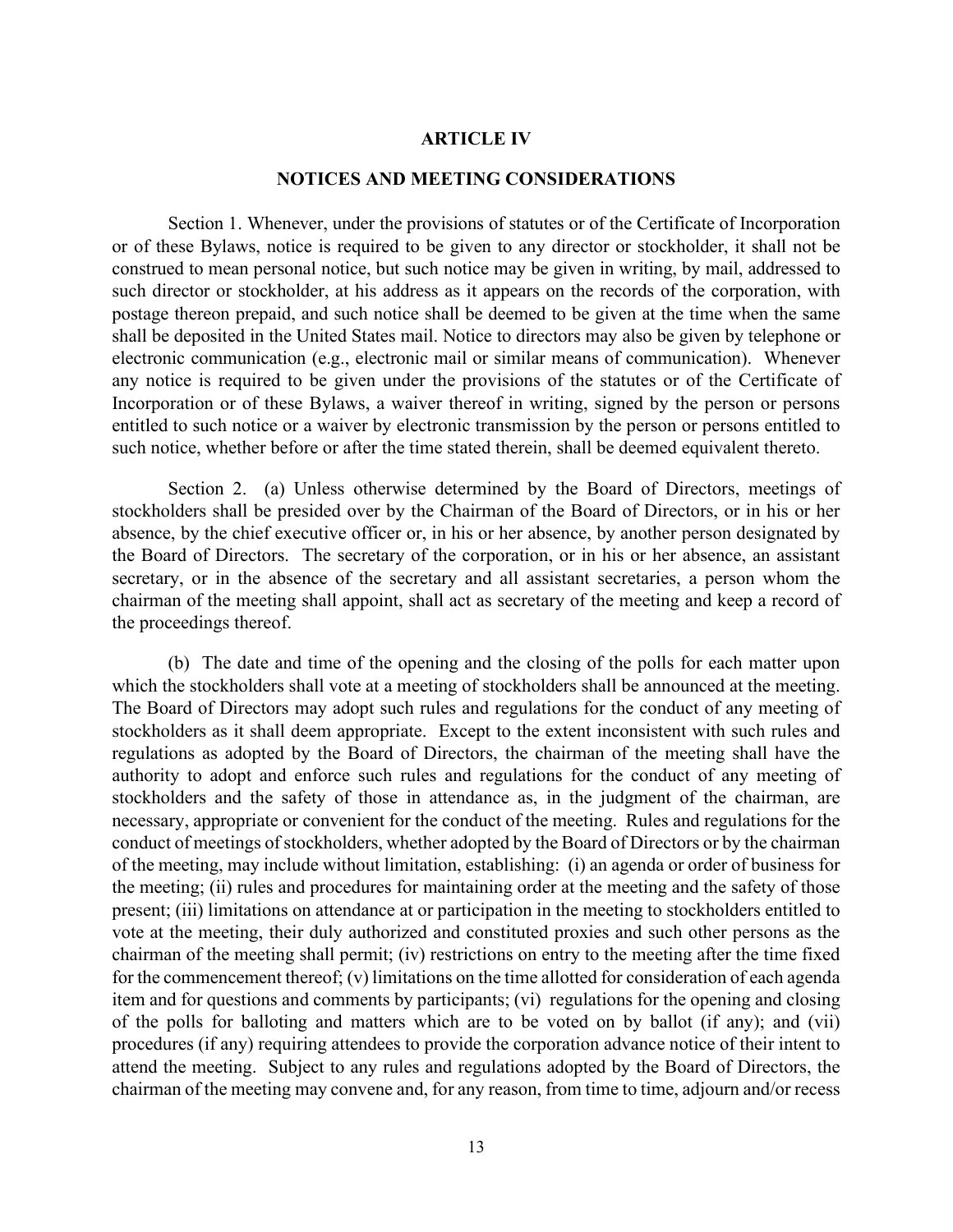any meeting of stockholders. The chairman of the meeting, in addition to making any other determinations that may be appropriate to the conduct of the meeting, shall have the power to declare that a nomination or other business was not properly brought before the meeting if the facts warrant (including if a determination is made that a nomination or other business was not made or proposed, as the case may be, in accordance with Article II, Sections 13 and 14 of these Bylaws, as applicable), and if such chairman should so declare, such nomination shall be disregarded or such other business shall not be transacted.

Section 3. The Board of Directors may, in its sole discretion, determine that a meeting of stockholders shall not be held at any place, but may instead be held solely by means of remote communication in accordance with Section 211(a)(2) of the General Corporation Law of Delaware. If authorized by the Board of Directors in its sole discretion, and subject to such guidelines and procedures as the Board of Directors may adopt, stockholders and proxyholders not physically present at a meeting of stockholders may, by means of remote communication: (a) participate in a meeting of stockholders; and (b) be deemed present in person and vote at a meeting of stockholders whether such meeting is to be held at a designated place or solely by means of remote communication, provided that: (i) the corporation shall implement reasonable measures to verify that each person deemed present and permitted to vote at the meeting by means of remote communication is a stockholder or proxyholder; (ii) the corporation shall implement reasonable measures to provide such stockholders and proxyholders a reasonable opportunity to participate in the meeting and to vote on matters submitted to the stockholders, including an opportunity to read or hear the proceedings of the meeting substantially concurrently with such proceedings; and (iii) if any stockholder or proxyholder votes or takes other action at the meeting by means of remote communication, a record of such vote or other action shall be maintained by the corporation.

# **ARTICLE V**

## **OFFICERS**

Section 1. The officers of the corporation shall be chosen by the Board of Directors and shall be a Chairman of the Board, a chief executive officer, a secretary and a chief financial officer. The Board of Directors may also choose one or more assistant secretaries and assistant treasurers, and such other officers as it may determine from time to time. Any number of offices may be held by the same person, unless the Certificate of Incorporation or these Bylaws otherwise provide.

Section 2. The Board of Directors at its first meeting after each annual meeting of stockholders shall choose the officers of the corporation.

Section 3. The Board of Directors may appoint such other officers and agents as it shall deem necessary who shall hold their offices for such terms and shall exercise such powers and perform such duties as shall be determined from time to time by the Board of Directors.

Section 4. The compensation of the officers of the corporation and the manner and time of the payment of such compensation shall be fixed and determined and may be altered from time to time by the Board of Directors or a committee thereof, subject to the rights, if any, of such officers under any contract of employment.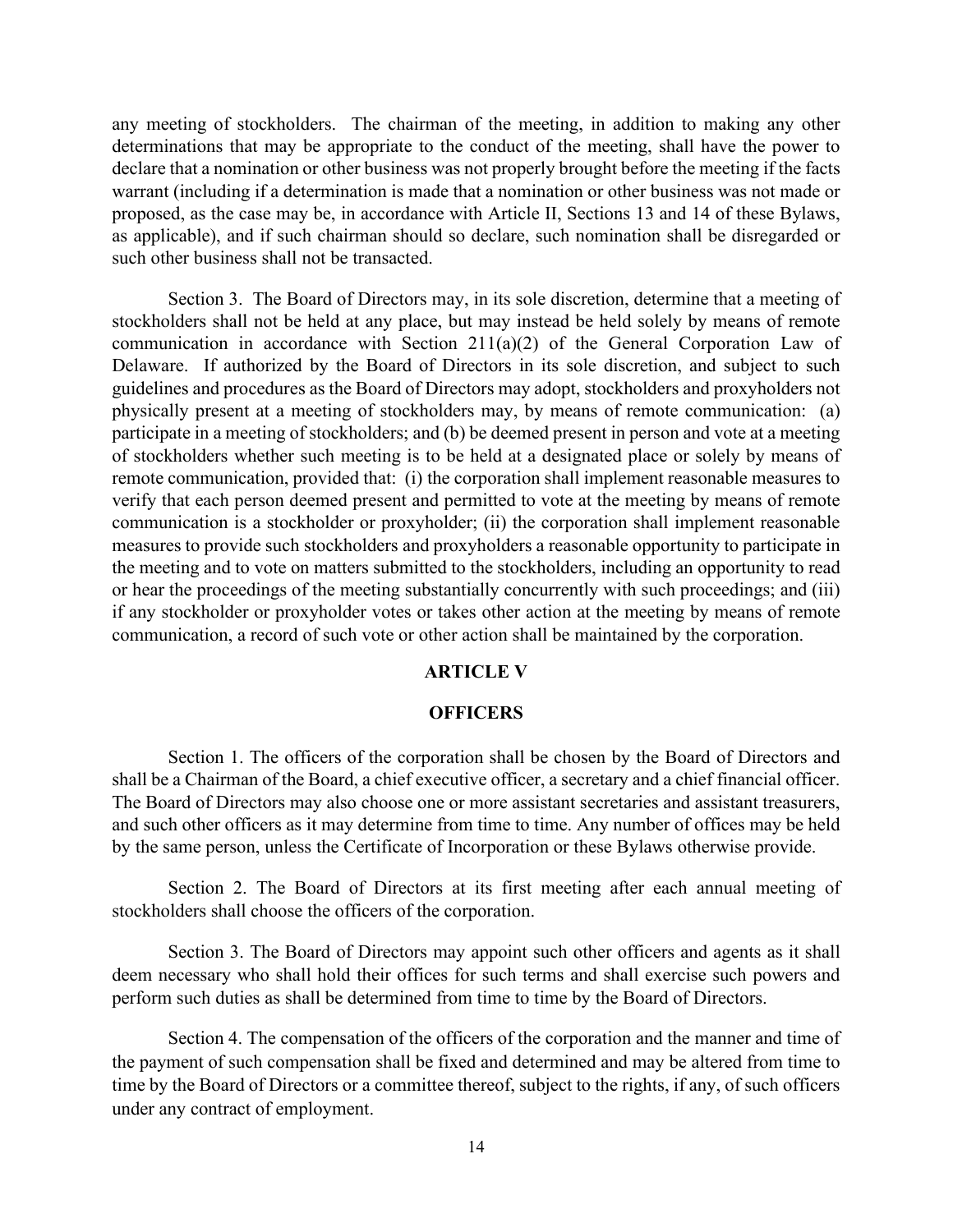Section 5. The officers of the corporation shall hold office until their successors are duly elected and qualified. Any officer elected or appointed by the Board of Directors may be removed at any time, with or without cause, by the affirmative vote of a majority of the Board of Directors. Any vacancy occurring in any office of the corporation shall be filled by the Board of Directors.

Section 6. The chief executive officer shall have the general supervision and direction of the business and affairs of the corporation, and in the absence of the Chairman of the Board, shall preside at all meetings of the stockholders, unless otherwise determined by the Board of Directors. The chief executive officer shall have general and active management of the business of the corporation and shall see that all orders and resolutions of the Board of Directors are carried into effect.

Section 7. The secretary shall attend all meetings of the Board of Directors and all meetings of the stockholders and record the proceedings of the meetings of the corporation and of the Board of Directors in a book to be kept for that purpose and shall perform like duties for the standing committees when required. The secretary shall give or cause to be given, notice of all meetings of the stockholders and special meetings of the Board of Directors. The secretary shall perform such other duties as may be prescribed by the Board of Directors or chief executive officer, under whose supervision he or she shall be. The secretary shall have custody of the corporate seal of the corporation, and the secretary or an assistant secretary shall have authority to affix the same to any instrument requiring it and when so affixed, it may be attested by his or her signature or by the signature of such assistant secretary. The Board of Directors may give general authority to any other officer to affix the seal of the corporation and to attest the affixing by his signature.

Section 8. The assistant secretary, or if there be more than one, the assistant secretaries in the order determined by the Board of Directors (or if there be no such determination, then in the order of their election) shall, in the absence of the secretary or in the event of his or her inability or refusal to act, perform the duties and exercise the powers of the secretary and shall perform such other duties and have such other powers as the Board of Directors may from time to time prescribe.

Section 9. The chief financial officer may also be designated by the alternate title of "treasurer." The chief financial officer shall have the custody of the corporate funds and securities and shall keep full and accurate accounts of receipts and disbursements in books belonging to the corporation and shall deposit all moneys and other valuable effects in the name and to the credit of the corporation in such depositories as may be designated by the Board of Directors. The chief financial officer shall disburse the funds of the corporation as may be ordered by the Board of Directors, taking proper vouchers for such disbursements, and shall render to the chief executive officer and the Board of Directors, at its regular meetings, or when the Board of Directors so requires, an account of all his transactions as treasurer and of the financial condition of the corporation.

Section 10. The assistant treasurer, or if there shall be more than one, the assistant treasurers in the order determined by the Board of Directors (or if there be no such determination, then in the order of their election) shall, in the absence of the chief financial officer or in the event of his inability or refusal to act, perform the duties and exercise the powers of the chief financial officer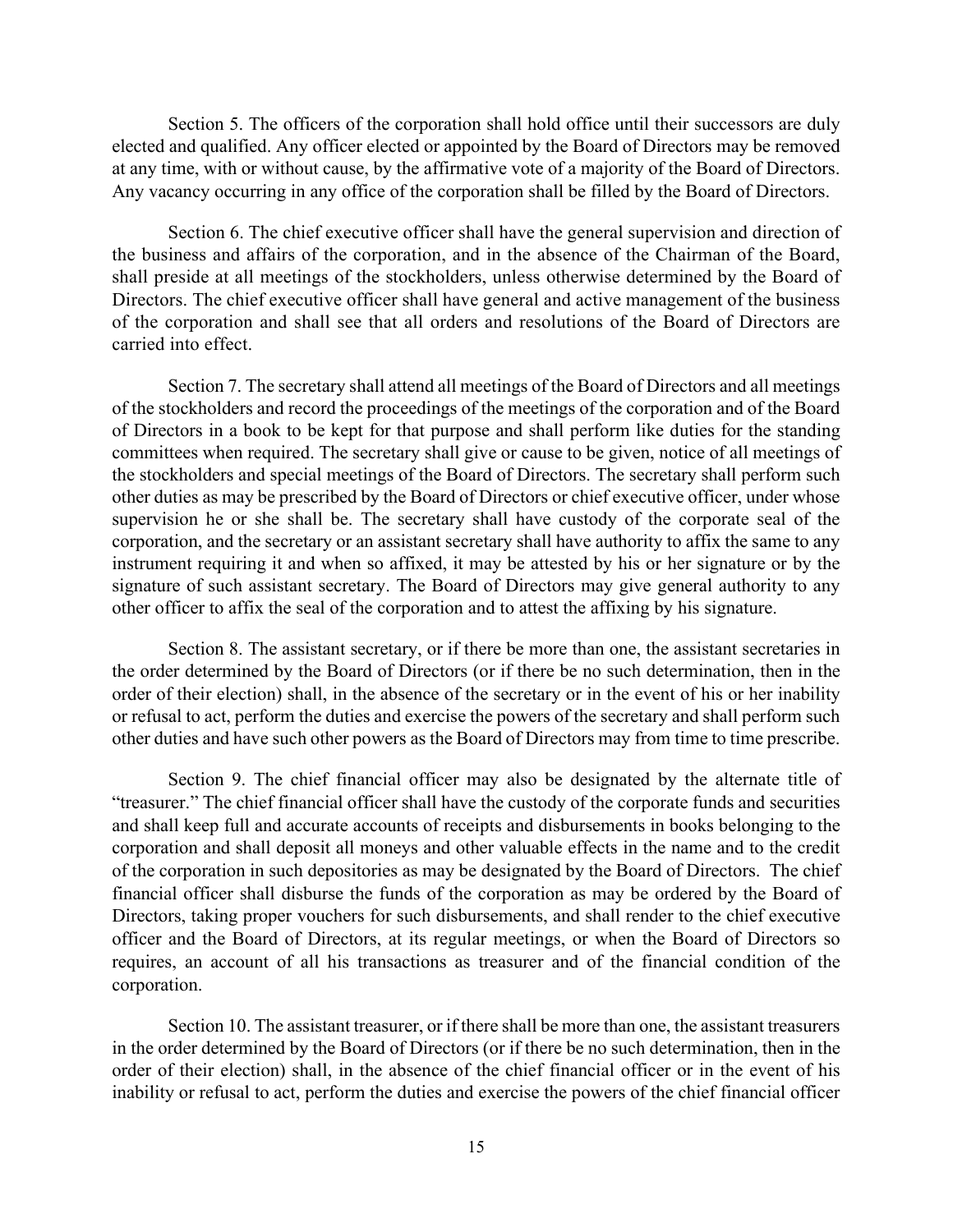and shall perform such other duties and have such other powers as the Board of Directors may from time to time prescribe.

### **ARTICLE VI**

# **STOCK**

Section 1. (a) The shares of the corporation shall be represented by certificates, *provided however*, that some or all of any or all classes or series of its stock may be uncertificated shares. However, every holder of stock in the corporation shall be entitled to have a certificate, signed by, or in the name of the corporation by, the Chairman of the Board, or the chief executive officer, and by the treasurer or an assistant treasurer, or the secretary or an assistant secretary, of the corporation, certifying the number of shares owned by the stockholder in the corporation.

(b) Certificates may be issued for partly paid shares and in such case upon the face or back of the certificates issued to represent any such partly paid shares, the total amount of the consideration to be paid therefor, and the amount paid thereon shall be specified.

(c) If the corporation shall be authorized to issue more than one class of stock or more than one series of any class, the powers, designations, preferences and relative, participating, optional or other special rights of each class of stock or series thereof and the qualification, limitations or restrictions of such preferences and/or rights shall be set forth in full or summarized on the face or back of the certificate which the corporation shall issue to represent such class or series of stock, provided that, except as otherwise provided in Section 202 of the General Corporation Law of Delaware, in lieu of the foregoing requirements, there may be set forth on the face or back of the certificate which the corporation shall issue to represent such class or series of stock, a statement that the corporation will furnish without charge to each stockholder who so requests the powers, designations, preferences and relative, participating, optional or other special rights of each class of stock or series thereof and the qualifications, limitations or restrictions of such preferences and/or rights.

Section 2. Any or all of the signatures on the certificate may be facsimile. In case any officer, transfer agent or registrar who has signed or whose facsimile signature has been placed upon a certificate shall have ceased to be such officer, transfer agent or registrar before such certificate is issued, it may be issued by the corporation with the same effect as if he were such officer, transfer agent or registrar at the date of issue.

Section 3. The Board of Directors may direct a new certificate or certificates to be issued in place of any certificate or certificates theretofore issued by the corporation alleged to have been lost, stolen or destroyed, upon the making of an affidavit of that fact by the person claiming the certificate of stock to be lost, stolen or destroyed. When authorizing such issue of a new certificate or certificates, the Board of Directors may, in its discretion and as a condition precedent to the issuance thereof, require the owner of such lost, stolen or destroyed certificate or certificates, or his legal representative, to advertise the same in such manner as it shall require and/or to give the corporation a bond in such sum as it may direct as indemnity against any claim that may be made against the corporation with respect to the certificate alleged to have been lost, stolen or destroyed.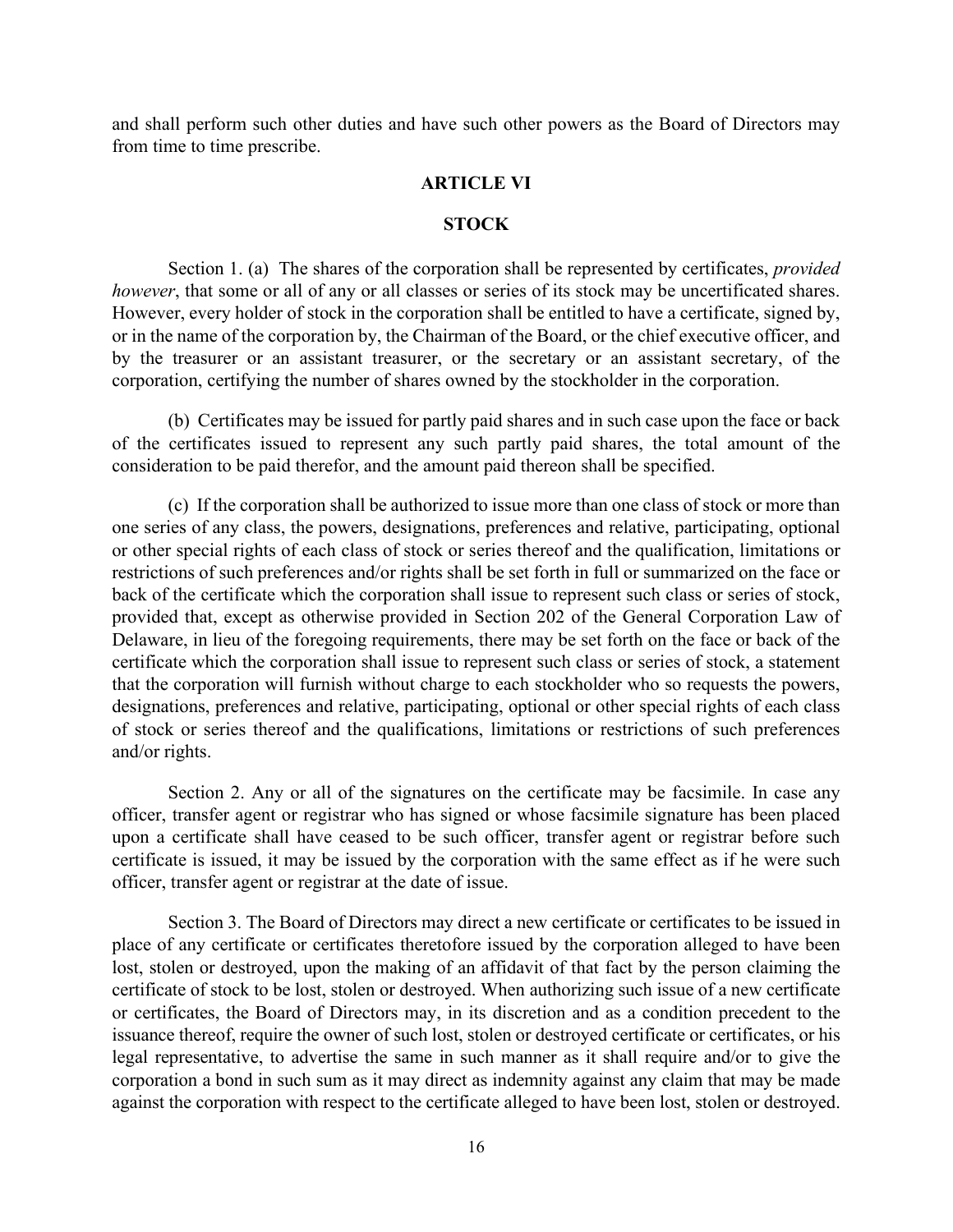Section 4. Upon surrender to the corporation or the transfer agent of the corporation of a certificate for shares duly endorsed or accompanied by proper evidence of succession, assignation or authority to transfer, it shall be the duty of the corporation to issue a new certificate to the person entitled thereto, cancel the old certificate and record the transaction upon its books.

Section 5. In order that the corporation may determine the stockholders entitled to notice of or to vote at any meeting of stockholders or any adjournment thereof, or entitled to receive payment of any dividend or other distribution or allotment of any rights, or entitled to exercise any rights in respect of any change, conversion or exchange of stock or for the purpose of any other lawful action, the Board of Directors may fix, in advance, a record date, which shall not be more than sixty (60) nor less than ten (10) days before the date of such meeting, nor more than sixty (60) days prior to any other action. A determination of stockholders of record entitled to notice of or to vote at a meeting of stockholders shall apply to any adjournment of the meeting: *provided*, *however*, that the Board of Directors may fix a new record date for the adjourned meeting.

Section 6. The corporation shall be entitled to recognize the exclusive right of a person registered on its books as the owner of shares to receive dividends, and to vote as such owner, and to hold liable for calls and assessments a person registered on its books as the owner of shares, and shall not be bound to recognize any equitable or other claim to or interest in such share or shares on the part of any other person, whether or not it shall have express or other notice thereof, except as otherwise provided by the laws of Delaware.

### **ARTICLE VII**

# **GENERAL PROVISIONS**

Section 1. Dividends upon the capital stock of the corporation, subject to the provisions of the Certificate of Incorporation, if any, may be declared by the Board of Directors at any regular or special meeting, pursuant to law. Dividends may be paid in cash, in property, or in shares of the capital stock, subject to the provisions of the Certificate of Incorporation.

Section 2. Before payment of any dividend, there may be set aside out of any funds of the corporation available for dividends such sum or sums as the Board of Directors from time to time, in its absolute discretion, think proper as a reserve or reserves to meet contingencies, or for equalizing dividends, or for repairing or maintaining any property of the corporation, or for such other purpose as the Board of Directors shall think conducive to the interest of the corporation, and the directors may modify or abolish any such reserve in the manner in which it was created.

Section 3. All checks or demands for money and notes of the corporation shall be signed by such officer or officers or such other person or persons as the Board of Directors may from time to time designate.

Section 4. The fiscal year of the corporation shall be fixed by resolution of the Board of Directors.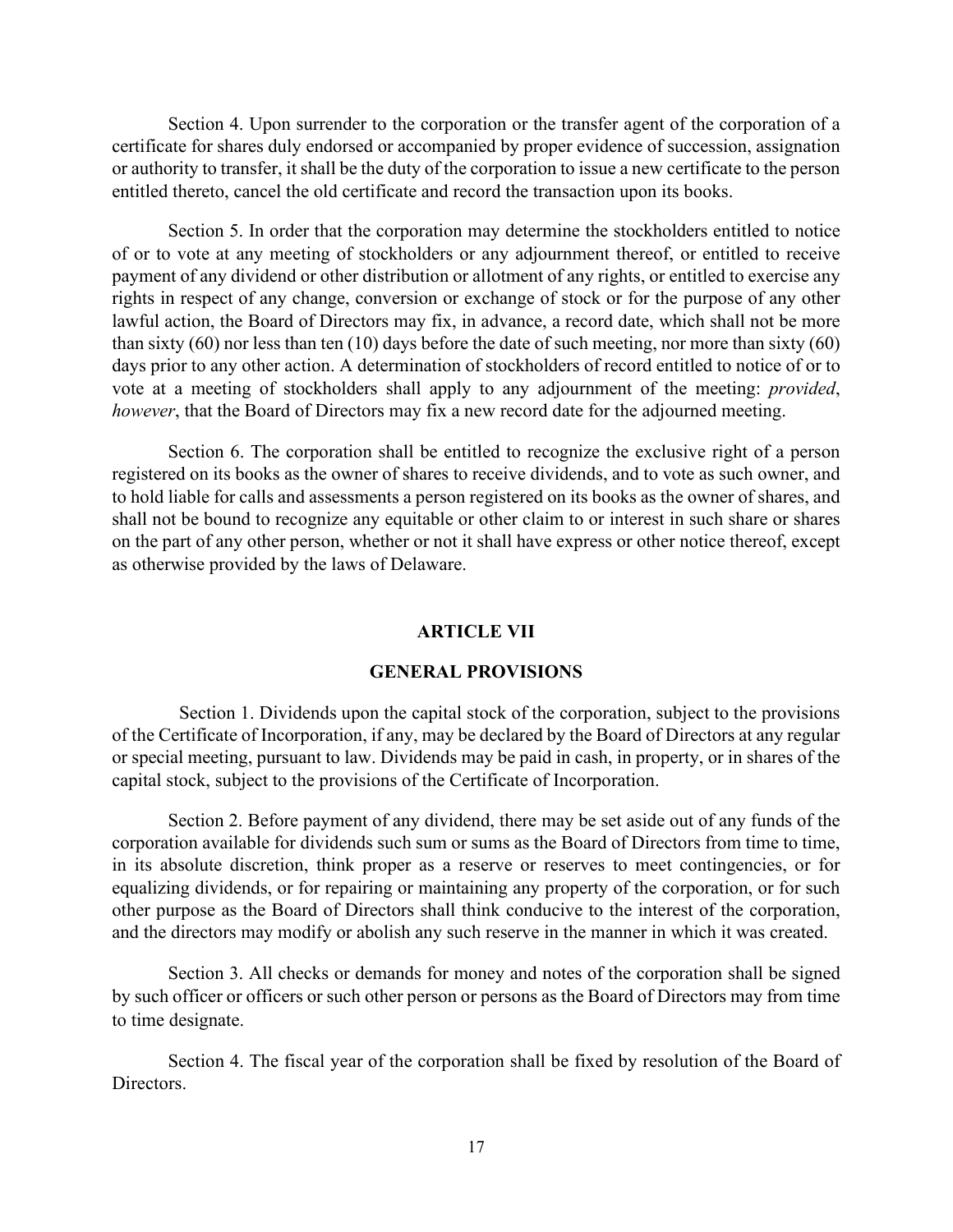Section 5. The Board of Directors may adopt a corporate seal having inscribed thereon the name of the corporation, the year of its organization and the words "Corporate Seal, Delaware". The seal may be used by causing it or a facsimile thereof to be impressed or affixed or reproduced or otherwise.

Section 6. Each person who was or is made a party to or witness or other participant in or is threatened to be made a party to or witness or other participant in or is otherwise involved in any action, suit or proceeding, whether civil, criminal, administrative, investigative or other (hereinafter a "proceeding"), by reason of the fact that he or she, or a person for whom he or she is the legal representative, is or was a director or officer of the corporation or is or was serving at the request of the corporation as a director, officer, employee or agent of another corporation or of a partnership, joint venture, trust or other enterprise (hereinafter a "designee"), whether the basis of the proceeding is alleged action in an official capacity as a director, officer or designee or in any other capacity while serving as a director, officer or designee, shall be indemnified and held harmless by the corporation to the fullest extent permitted by the General Corporation Law of Delaware, as the same exists or may hereafter be amended, against all expenses (including attorneys' fees), judgments, fines, penalties, amounts paid in settlement, liability and loss (including, without limitation, all interest, assessments and other charges paid or payable in connection with or in respect of any of the foregoing) (hereinafter collectively "expenses", which expenses shall also include without limitation any expenses of establishing a right to indemnification or advancement under this Article VII, Section 6 or Article VII, Section 7 or 8) reasonably incurred or suffered by such director, officer or designee in connection therewith; *provided*, *however*, that, except as provided in Article VII, Section 8, the corporation shall indemnify any such director, officer or designee seeking indemnification in connection with a proceeding (or part thereof) initiated by such director, officer or designee only if such proceeding (or part thereof) was authorized by the Board of Directors of the corporation. The corporation may provide indemnification to employees and agents of the corporation with the same scope and effect as the foregoing indemnification of directors, officers and designees.

Section 7. Expenses incurred by or on behalf of any person in defending any proceeding by reason of the fact that such person is or was a director, officer or designee of the corporation shall be advanced by the corporation prior to the final disposition of such proceeding; *provided*, *however*, that if the General Corporation Law of Delaware requires, the payment of such expenses incurred by a director, officer or designee in his or her capacity as a director, officer or designee (and not in any other capacity in which service was or is rendered by such person while a director, officer or designee, including, without limitation, service to an employee benefit plan) in advance of the final disposition of a proceeding shall be made only upon delivery to the corporation of an undertaking by or on behalf of such director, officer or designee to repay all amounts so advanced if it shall ultimately be determined that such director, officer or designee is not entitled to be indemnified under Article VII, Section 6 or this Section 7 or otherwise.

Section 8. If a claim under either Article VII, Section 6 or 7 is not paid in full by the corporation within 30 days after a written claim has been received by the corporation, the claimant may at any time thereafter bring suit against the corporation to recover the unpaid amount of the claim and, if successful in whole or in part, the claimant shall be entitled to be paid also the expense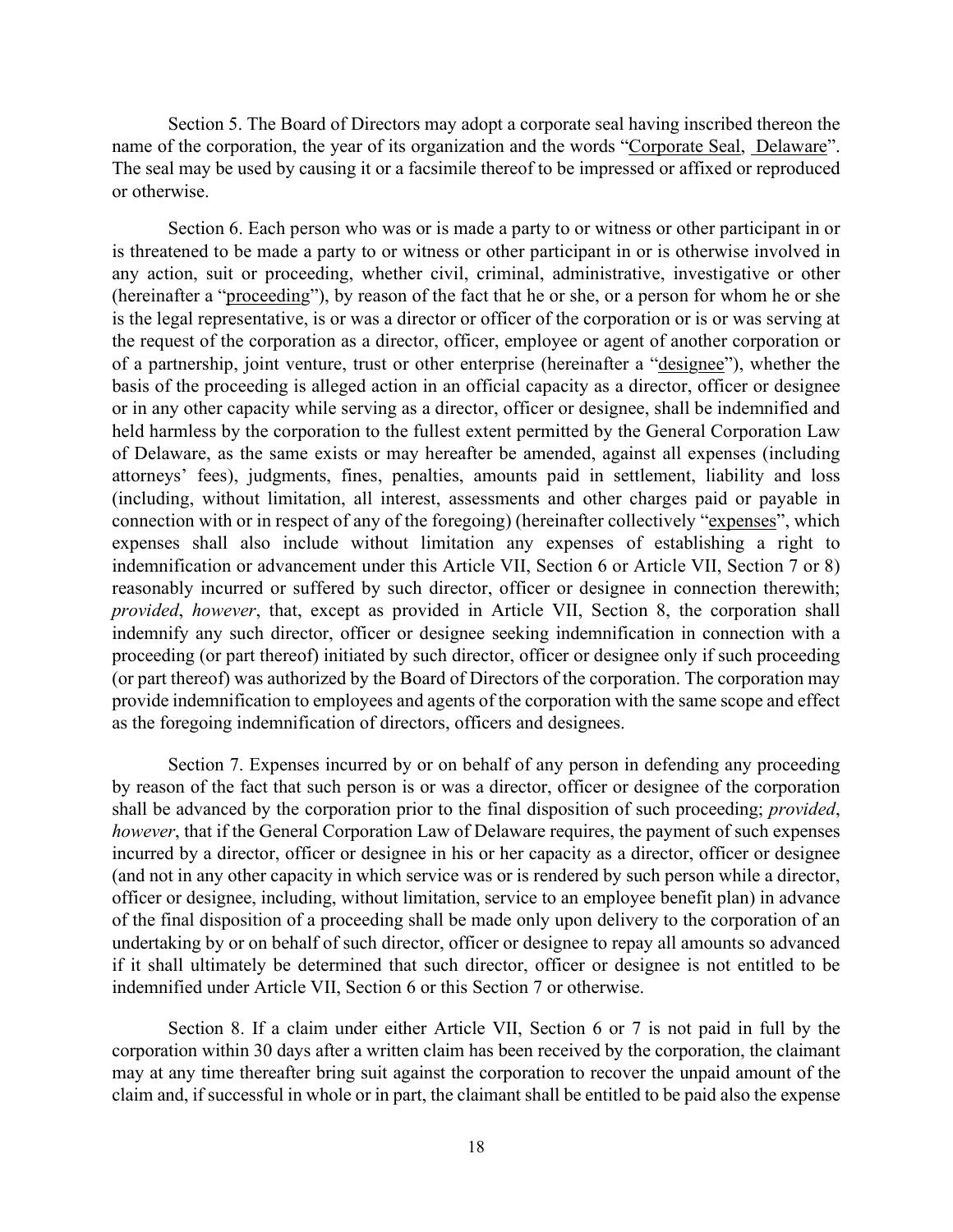of prosecuting such claim. It shall be a defense to any such action (other than an action brought to enforce a claim for expenses incurred in defending any proceeding in advance of its final disposition where the required undertaking, if any is required, has been tendered to the corporation) that the claimant has not met the standards of conduct which make it permissible under the General Corporation Law of Delaware for the corporation to indemnify the claimant for the amount claimed, but the burden of proving such defense shall be on the corporation. Neither the failure of the corporation (including the Board of Directors, independent legal counsel or the stockholders) to have made a determination prior to the commencement of such action that indemnification of the claimant is proper in the circumstances because he or she has met the applicable standard of conduct set forth in the General Corporation Law of Delaware, nor an actual determination by the corporation (including the Board of Directors, independent legal counsel or the stockholders) that the claimant has not met such applicable standard of conduct, shall be a defense to the action or create a presumption that the claimant has not met the applicable standard of conduct.

Section 9. Article VII, Sections 6 and 7 shall be deemed to be a contract between the corporation and each director who serves in such capacity at any time while this Bylaw is in effect, and any repeal or modification thereof shall not affect any rights or obligations then existing with respect to any state of facts then or theretofore existing or any action, suit or proceeding theretofore or thereafter brought based in whole or in part upon any such state of facts.

Section 10. The foregoing rights of indemnification shall not be deemed exclusive of any other rights to which those seeking indemnification may be entitled under any bylaw, agreement, vote of stockholders or disinterested directors or otherwise, both as to action in an official capacity and as to action in another capacity while holding such office, to the extent such additional rights to indemnification are authorized in the Certificate of Incorporation. Persons seeking indemnification or advancement may seek either or both at his or her discretion and the pursuit of one shall neither be deemed a waiver of such person's rights to pursue the other, nor shall it have any effect on the outcome of such person's pursuit of the other. Nothing contained in Article VII, Section 6, 7, 8 or 9 or this Section 10 shall affect any right to indemnification to which persons other than directors, officers or designees may be entitled by contract or otherwise. Nothing in this section shall restrict the power of the corporation to indemnify its directors, officers, designees, employees or agents under any provision of the General Corporation Law of Delaware, as amended from time to time, or under any other provision of law from time to time applicable to the corporation, nor shall anything in Article VII, Section 6, 7, 8 or 9 or this Section 10 authorize the corporation to indemnify its directors, officers, designees, employees or agents in situations prohibited by the General Corporation Law of Delaware or other applicable law.

#### **ARTICLE VIII**

#### **AMENDMENTS**

Section 1. These Bylaws may be altered, amended or repealed or new Bylaws may be adopted by the stockholders or by a majority vote of the Board of Directors, when such power is conferred upon the Board of Directors by the Certificate of Incorporation, at any regular meeting of the stockholders or of the Board of Directors or at any special meeting of the stockholders or of